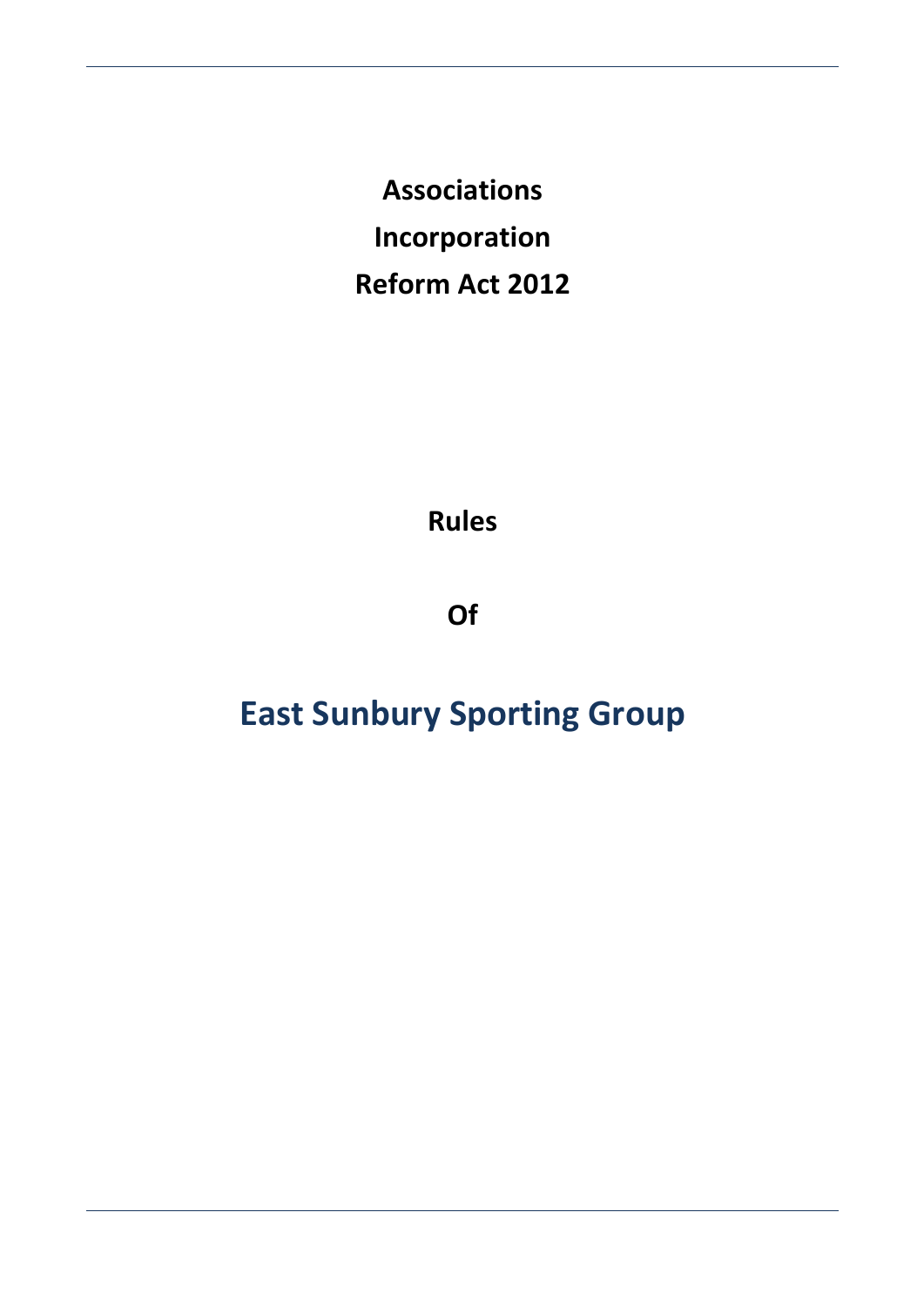## **EAST SUNBURY SPORTING GROUP**

## **TABLE OF PROVISIONS**

|                | <b>PART 1-PRELIMINARY</b>                              | 1                        |
|----------------|--------------------------------------------------------|--------------------------|
| 1              | Name                                                   | 1                        |
| $\overline{2}$ | Purposes                                               | $\mathbf{1}$             |
| 3              | Financial year                                         | 1                        |
| 4              | Definitions                                            | 1                        |
|                | <b>PART 2-POWERS OF ASSOCIATION</b>                    | 2                        |
| 5              | Powers of Association                                  | $\overline{c}$           |
| 6              | Not for profit organisation                            | 3                        |
|                | PART 3—MEMBERS, DISCIPLINARY PROCEDURES AND GRIEVANCES | 3                        |
|                | Division 1-Membership                                  | 4                        |
| 7              | Minimum number of members                              | $\overline{\mathcal{A}}$ |
| $\,$ 8 $\,$    | Who is eligible to be a member                         | $\overline{\mathcal{A}}$ |
| 9              | Application for membership                             | $\overline{\mathcal{L}}$ |
| 10             | Consideration of application                           | 5                        |
| 11             | New membership                                         | 5                        |
| 12             | Annual subscription and fee on joining                 | 5                        |
| 13             | General rights of members                              | 5                        |
| 14             | Associate members                                      | 6                        |
| 15<br>16       | Rights not transferable                                | 6                        |
| 17             | Ceasing membership<br>Resigning as a member            | 6<br>6                   |
| 18             | Register of members                                    | 6                        |
|                | <b>Division 2-Disciplinary action</b>                  | 7                        |
| 19             | Grounds for taking disciplinary action                 | 7                        |
| 20             | Disciplinary subcommittee                              | 7                        |
| 21             | Notice to member                                       | 7                        |
| 22             | Decision of subcommittee                               | 8                        |
| 23             | Appeal rights                                          | 8                        |
| 24             | Conduct of disciplinary appeal meeting                 | 9                        |
|                | <b>Division 3-Grievance procedure</b>                  | 9                        |
| 25             | Application                                            | 9                        |
| 26             | Parties must attempt to resolve the dispute            | 9                        |
| 27             | Appointment of mediator                                | 9                        |
| 28             | Mediation process                                      | 10                       |
| 29             | Failure to resolve dispute by mediation                | 10                       |
|                | <b>PART 4-GENERAL MEETINGS OF THE ASSOCIATION</b>      | 10                       |
| 30             | Annual general meetings                                | 10                       |
| 31             | Special general meetings                               | 11                       |
| 32             | Special general meeting held at request of members     | 11                       |
| 33             | Notice of general meetings                             | 11                       |
| 34             | Proxies                                                | 12                       |
| 35             | Use of technology                                      | 12                       |
| 36             | Quorum at general meetings                             | 12                       |
| 37<br>38       | Adjournment of general meeting                         | 13                       |
|                | Voting at general meeting                              | 13                       |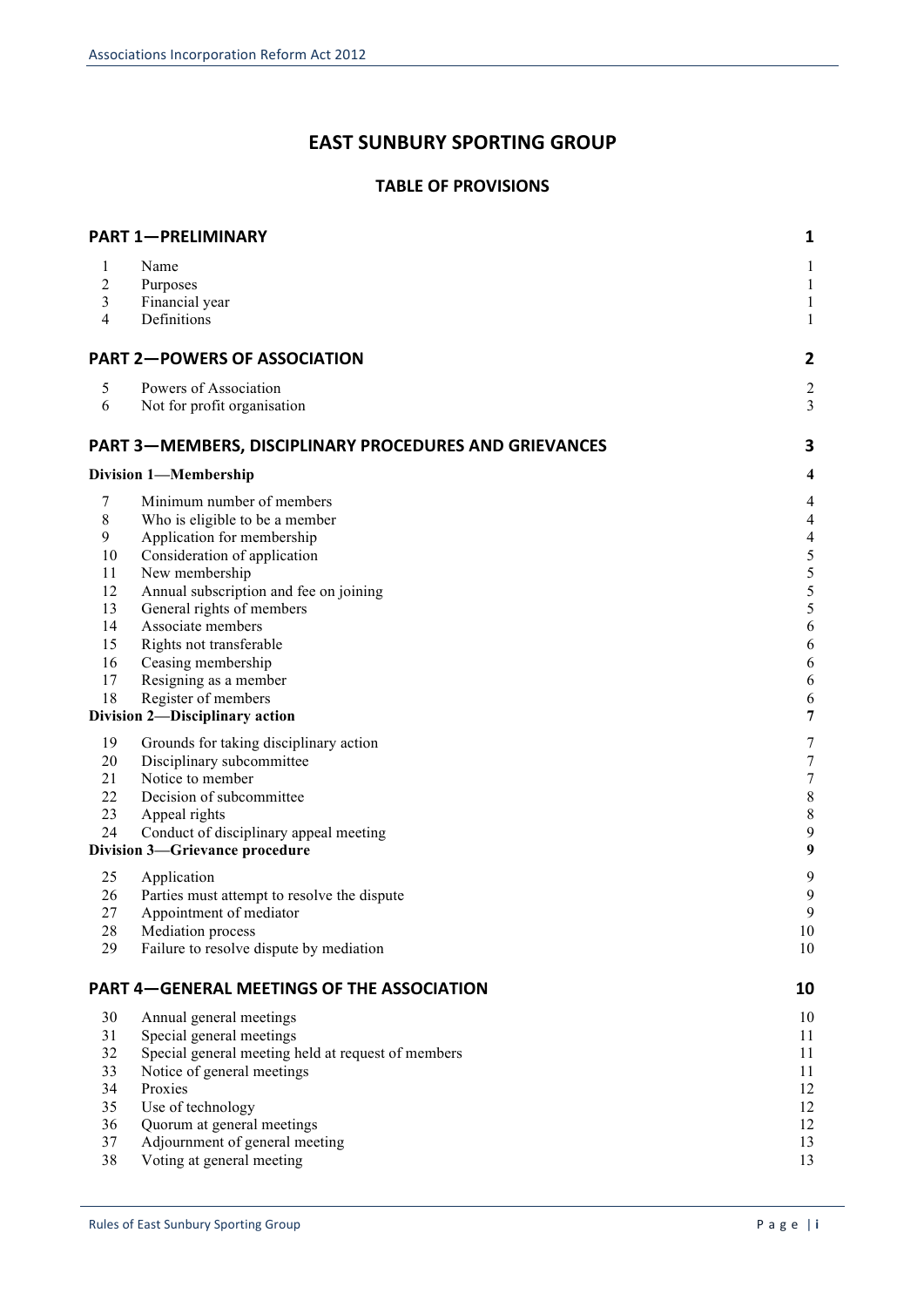| 39                                | Special resolutions                                       | 14       |
|-----------------------------------|-----------------------------------------------------------|----------|
| 40                                | Determining whether resolution carried                    | 14       |
| 41                                | Minutes of general meeting                                | 14       |
|                                   |                                                           |          |
|                                   | <b>PART 5-BOARD</b>                                       | 15       |
| <b>Division 1-Powers of Board</b> | 15                                                        |          |
| 42                                | Role and powers                                           | 15       |
| 43                                | Delegation                                                | 15       |
|                                   | Division 2-Composition of Board and duties of members     | 15       |
| 44                                | Composition of Board                                      | 15       |
| 45                                | <b>General Duties</b>                                     | 15       |
| 46                                | President and Vice-President                              | 16       |
| 47                                | Secretary                                                 | 16       |
| 48                                | Treasurer                                                 | 17       |
|                                   | Division 3-Election of Board members and tenure of office | 17       |
| 49                                | Who is eligible to be a Board member                      | 17       |
| 50                                | Positions to be declared vacant                           | 17       |
| 51                                | Nominations                                               | 17       |
| 52                                | Election of President etc.                                | 18       |
| 53                                | Election of ordinary members                              | 18       |
| 54                                | Ballot                                                    | 18       |
| 55<br>56                          | Term of office                                            | 19       |
| 57                                | Vacation of office<br>Filling casual vacancies            | 19<br>20 |
|                                   | <b>Division 4-Meetings of Board</b>                       | 20       |
|                                   |                                                           |          |
| 58<br>59                          | Meetings of Board                                         | 20<br>20 |
| 60                                | Notice of meetings<br><b>Urgent</b> meetings              | 20       |
| 61                                | Procedure and order of business                           | 21       |
| 62                                | Use of technology                                         | 21       |
| 63                                | Quorum                                                    | 21       |
| 64                                | Voting                                                    | 21       |
| 65                                | Conflict of interest                                      | 21       |
| 66                                | Minutes of meeting                                        | 22       |
| 67                                | Leave of absence                                          | 22       |
|                                   | <b>PART 6-FINANCIAL MATTERS</b>                           | 22       |
| 68                                | Source of funds                                           | 22       |
| 69                                | Management of funds                                       | 22       |
| 70                                | Financial records                                         | 23       |
| 71                                | <b>Financial statements</b>                               | 23       |
|                                   |                                                           |          |
|                                   | <b>PART 7-GENERAL MATTERS</b>                             | 23       |
| 72                                | Common seal                                               | 23       |
| 73                                | Registered address                                        | 24       |
| 74                                | Notice requirements                                       | 24       |
| 75                                | Custody and inspection of books and records               | 24       |
| 76                                | Winding up and cancellation                               | 25       |
| 77                                | Alteration of Rules                                       | 25       |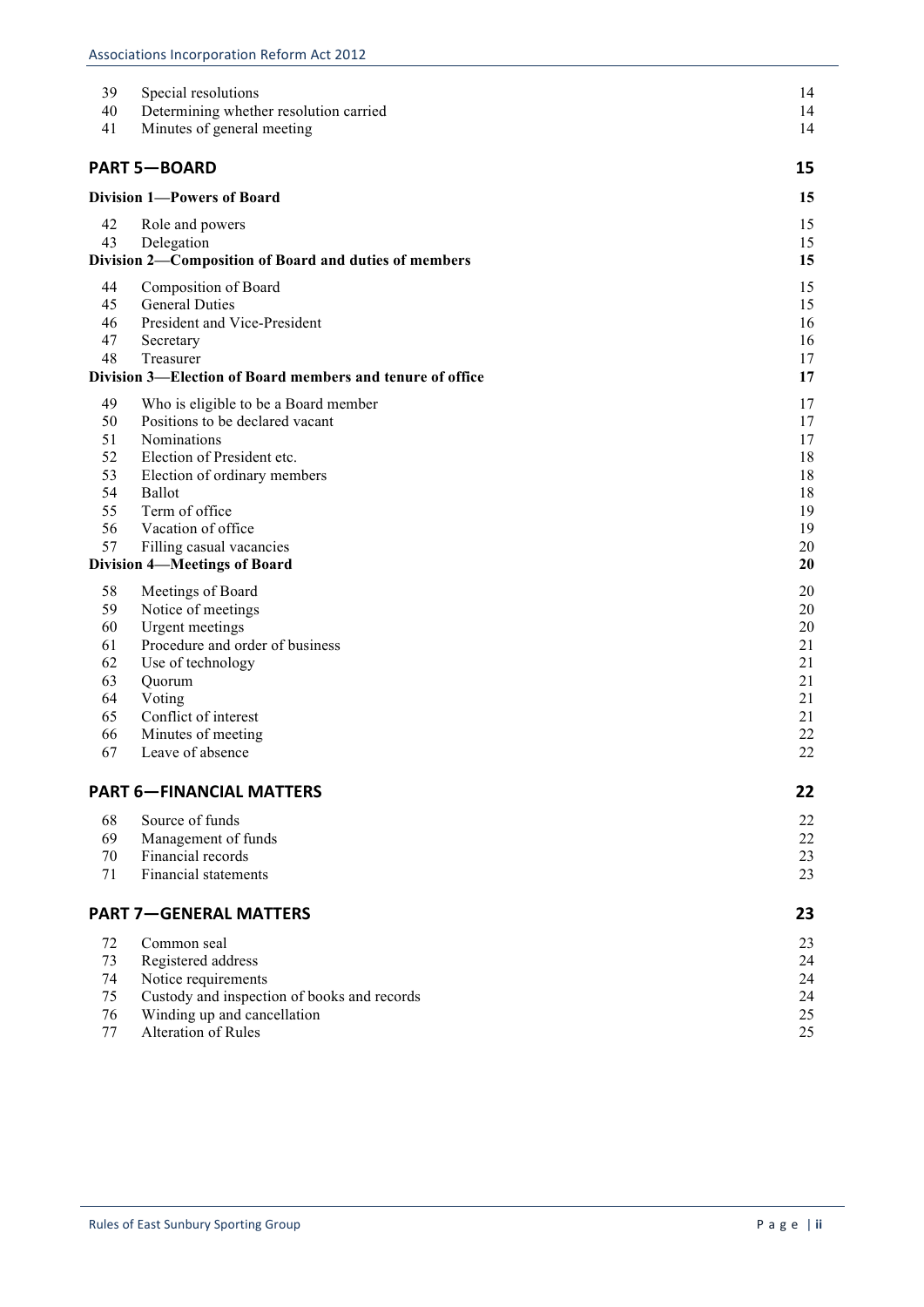## **RULES FOR EAST SUNBURY SPORTING GROUP**

#### **PART 1—PRELIMINARY**

## **1 Name**

The name of the incorporated association is "East Sunbury Sporting Group".

## **2 Purposes**

The purposes of the association are:

- (a) to promote, develop and encourage participation in community activities, particularly sport, in Sunbury East and the surrounding region;
- (b) to encourage sport within the Association by means of:
	- (i) managing and controlling competition football, cricket, netball and other events as may be decided upon within the Association;
	- (ii) establishing and maintaining competitive female and male (junior and senior) football, cricket and netball teams;
	- (iii) settling disputes between members;
	- (iv) affiliating with such bodies which may, from time to time, be responsible within Australia for the overall conduct of the sports managed by the Association and paying any relevant fees;
	- (v) affiliating with such other bodies as are deemed necessary and paying any relevant fees:
	- (vi) providing training facilities and coaching staff for the sports managed by the Association
	- (vii) seeking sponsorship for various programs and events and endorsing products that are consistent with the best image of the sports managed by the Association;
	- (viii) dealing with any other matters that the Association may deem to be in the interest of the sports managed by the Association.
- (c) to do all such things as are incidental or conducive to the attainment of the purpose and the exercise of the powers of the Association.

## **3 Financial year**

The financial year of the Association is each period of 12 months ending on 30 June.

## **4 Definitions**

In these Rules: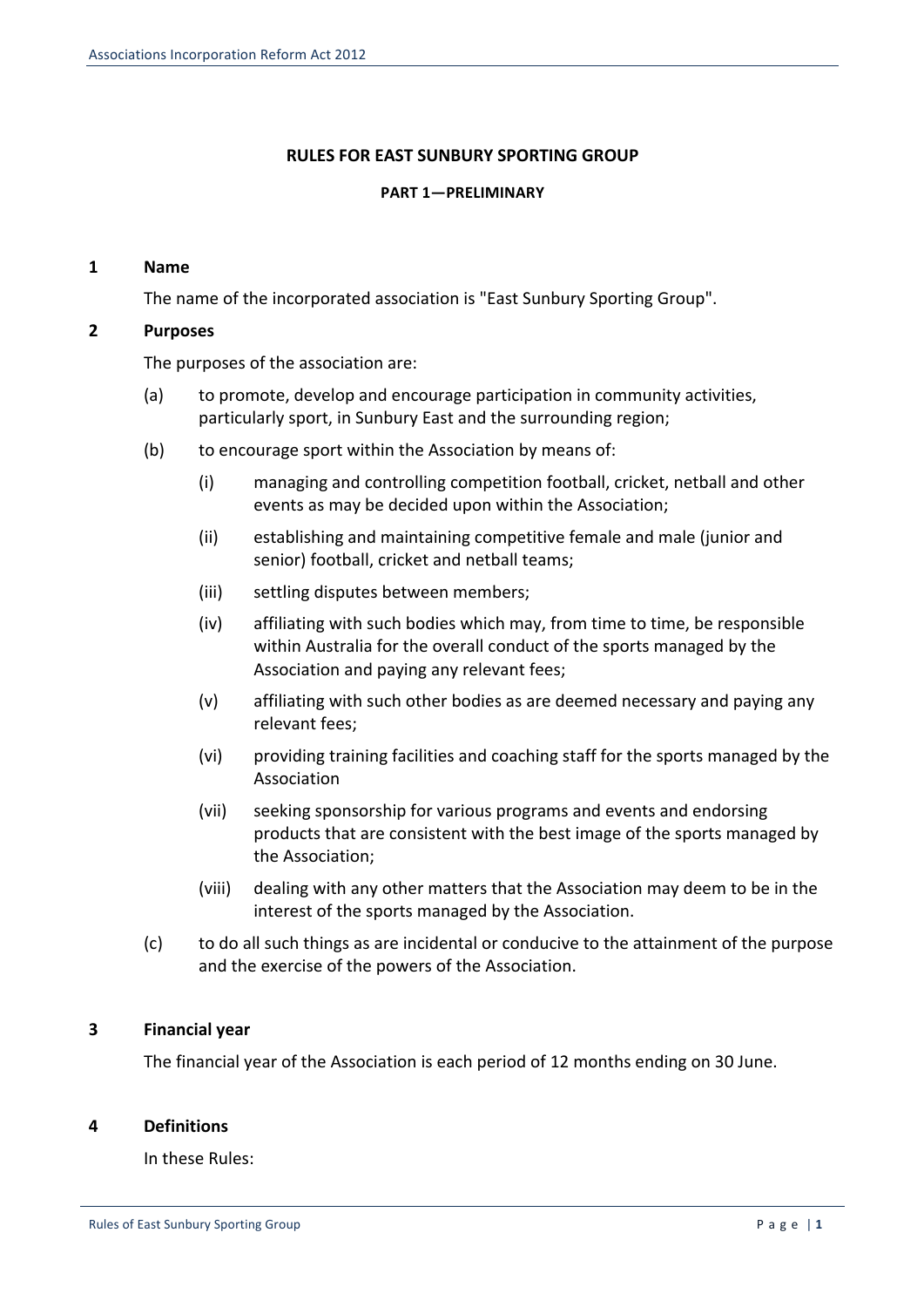| absolute majority:              | of the Board, means a majority of the Board of Management<br>members currently holding office and entitled to vote at the<br>time (as distinct from a majority of Board members present at a<br>Board meeting); |
|---------------------------------|-----------------------------------------------------------------------------------------------------------------------------------------------------------------------------------------------------------------|
| <b>Associate Member:</b>        | means a member referred to in rule 14(1);                                                                                                                                                                       |
| <b>By-laws:</b>                 | means any By-laws established by the Association                                                                                                                                                                |
| <b>Board:</b>                   | means the Board of Management having management of the<br>business of the Association;                                                                                                                          |
| <b>Board meeting:</b>           | means a meeting of the Board held in accordance with these<br>Rules;                                                                                                                                            |
| <b>Board member:</b>            | means a member of the Board elected or appointed under<br>Division 3 of Part 5;                                                                                                                                 |
| Chairperson:                    | means of a general meeting or Board meeting, the person<br>chairing the meeting as required under rule 46;                                                                                                      |
| disciplinary appeal<br>meeting: | means a meeting of the members of the Association convened<br>under rule 23.3;                                                                                                                                  |
| disciplinary meeting:           | means a meeting of the Board of Management convened for the<br>purposes of rule 22;                                                                                                                             |
| disciplinary<br>subcommittee:   | means the subcommittee appointed under rule 20;                                                                                                                                                                 |
| financial year                  | means the 12 month period specified in rule 3;                                                                                                                                                                  |
| general meeting:                | means a general meeting of the members of the Association<br>convened in accordance with Part 4 and includes an annual<br>general meeting, a special general meeting and a disciplinary<br>appeal meeting;      |
| <b>Member:</b>                  | means a member of the Association;                                                                                                                                                                              |
| member entitled to<br>vote:     | means a member who under rule 13.2 is entitled to vote at a<br>general meeting;                                                                                                                                 |
| special resolution:             | means a resolution that requires not less than three-quarters of<br>the members voting at a general meeting, whether in person or<br>by proxy, to vote in favour of the resolution;                             |
| the Act:                        | means the Associations Incorporation Reform Act 2012 and<br>includes any regulations made under that Act;                                                                                                       |
| the Registrar:                  | means the Registrar of Incorporated Associations.                                                                                                                                                               |

#### **PART 2-POWERS OF ASSOCIATION**

## **5 Powers of Association**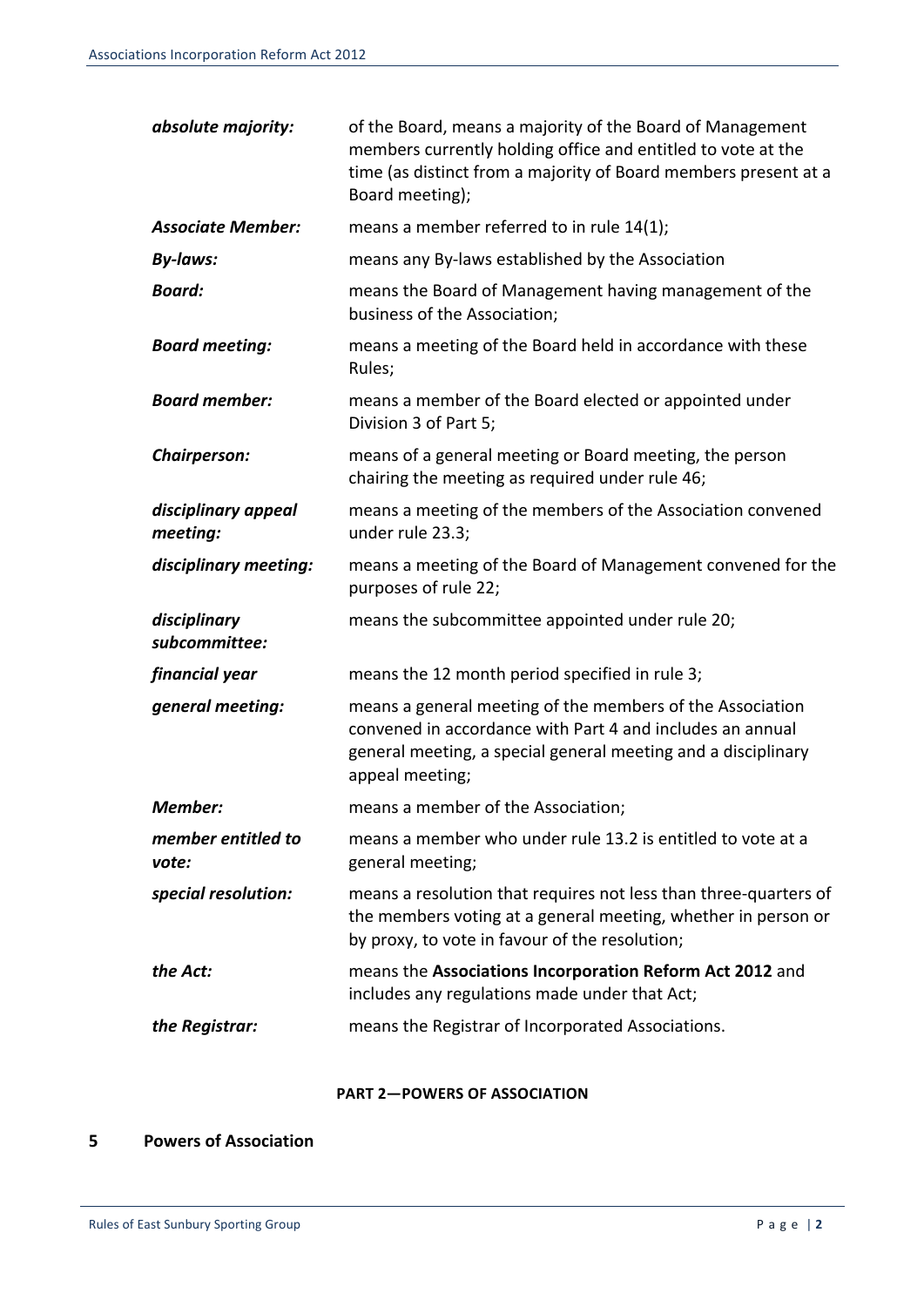- 5.1 Subject to the Act, the Association has power to do all things incidental or conducive to achieve its purposes.
- 5.2 Without limiting sub-rule 5.1, the Association may:
	- (a) acquire, hold and dispose of real or personal property;
	- (b) open and operate accounts with financial institutions;
	- (c) invest its money in any security in which trust monies may lawfully be invested;
	- (d) raise and borrow money on any terms and in any manner as it thinks fit;
	- (e) secure the repayment of money raised or borrowed, or the payment of a debt or liability;
	- (f) appoint agents to transact business on its behalf;
	- (g) enter into any other contract it considers necessary or desirable;
	- (h) to build, construct, erect, maintain, alter and repair any premises, building or the like and to furnish, equip and improve the same for use by the Association for the purpose of satisfying the purposes of the Association;
	- $(i)$  accept donations and gifts in accordance with the purposes and rules of the Association;
	- $(i)$  print and publish any approved information by any media, including newsletters, newspapers, articles or leaflets for promotion of the Association;
	- $(k)$  provide gifts and prizes in accordance with the purposes of the Association;
	- (I) organise social events for members and for the promotion of the Association;
	- (m) appoint such sub-committees as from time to time are considered necessary for the good conduct of the affairs of the Association;
	- (n) make by-laws governing the conduct of the Association's activities;
	- (o) otherwise do all things which are incidental to or necessary for the attainment of the purposes of the Association.
- 5.3 The Association may only exercise its powers and use its income and assets (including any surplus) for its purposes.

#### **6 Not for profit organisation**

- 6.1 The Association must not distribute any surplus, income or assets directly or indirectly to its members.
- 6.2 Sub-rule 6.1 does not prevent the Association from paying a member:
	- (a) reimbursement for expenses properly incurred by the member; or
	- (b) for goods or services provided by the member—

if this is done in good faith on terms no more favourable than if the member was not a member.

#### **PART 3-MEMBERS, DISCIPLINARY PROCEDURES AND GRIEVANCES**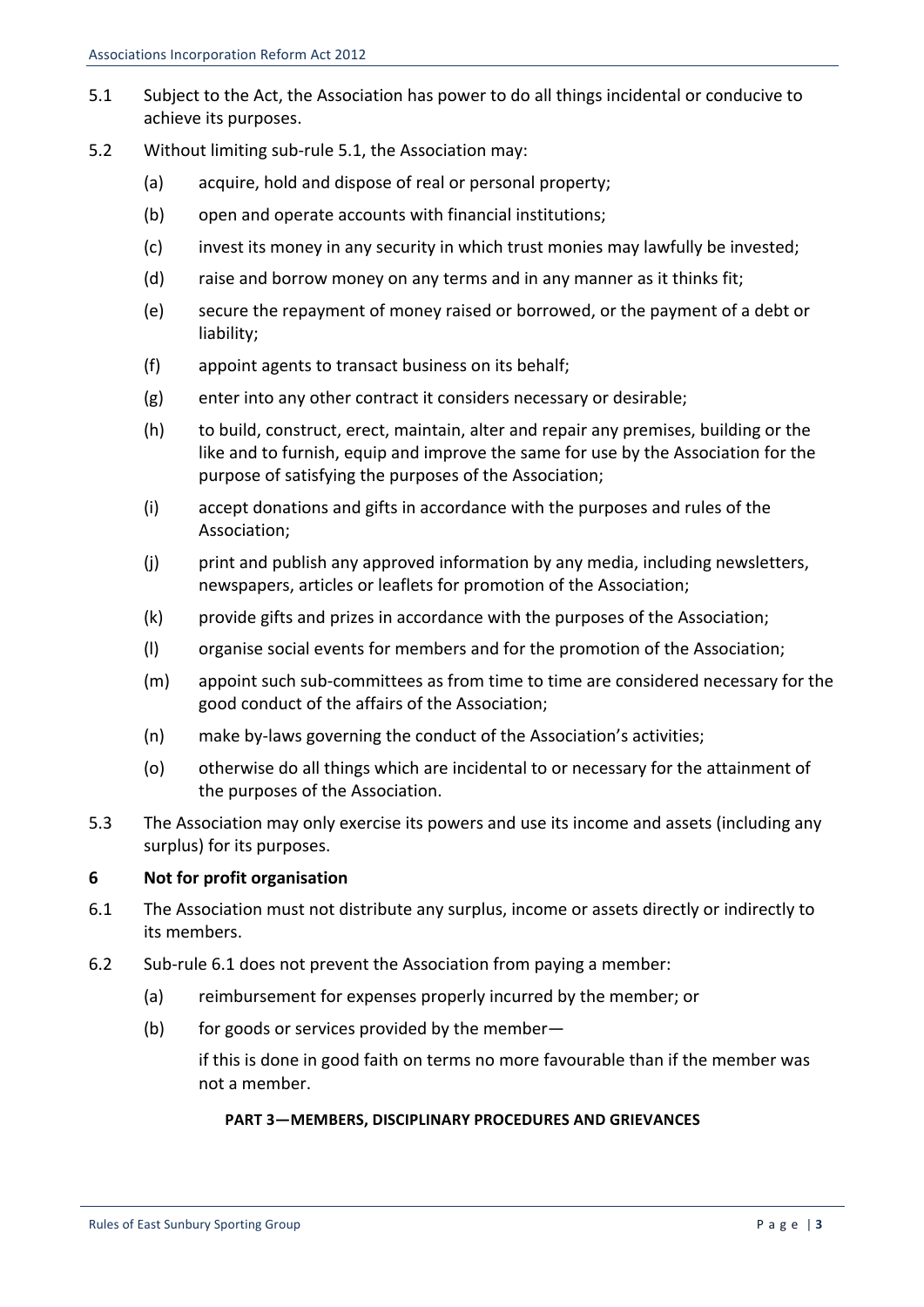## **Division 1—Membership**

## **7 Minimum number of members**

The Association must have at least 5 members.

## **8 Who is eligible to be a member**

8.1 Membership categories

Membership of East Sunbury Sporting Group shall consist of appointed Life Members, Board Members, Individual Members and Associate Members. (refer to clause 14)

- 8.2 Life Members
	- (a) Life Membership is restricted to those whose service to East Sunbury Sporting Group has been worthy of the highest honour;
	- (b) Any nomination for Life Membership shall be in writing and provided to the Secretary of the Association at least twenty-one (21) days prior to the meeting;
	- (c) The Board shall present a written report to the Annual General Meeting on the services of any nominee together with its recommendations as to the suitability for the honour;
	- (d) Life Membership may only be awarded or removed by resolution of 75% majority of eligible votes at the Annual General Meeting of the Association;
	- (e) Life members shall be granted the privileges of free admission to all functions held by the Association and the right to attend and vote at any meeting of the Association including the annual general meeting;
	- $(f)$  Life members shall be awarded a badge of appropriate design.
- 8.3 Board Members

Any Board Member shall be entitled to membership which shall have the same privileges as a Life Member and entitle the Board Member to vote at the Annual General Meeting.

8.4 Individual Members

Any person over the age of 18 years who supports the purposes of the Association.

## **9 Application for membership**

- 9.1 To apply to become a member of the Association, an applicant must submit a written application to a Board member stating that the applicant:
	- (a) wishes to become a member of the Association; and
	- (b) supports the purposes of the Association; and
	- (c) agrees to comply with these Rules.
- 9.2 The application:
	- (a) must be signed by the applicant; and
	- (b) may be accompanied by the joining fee.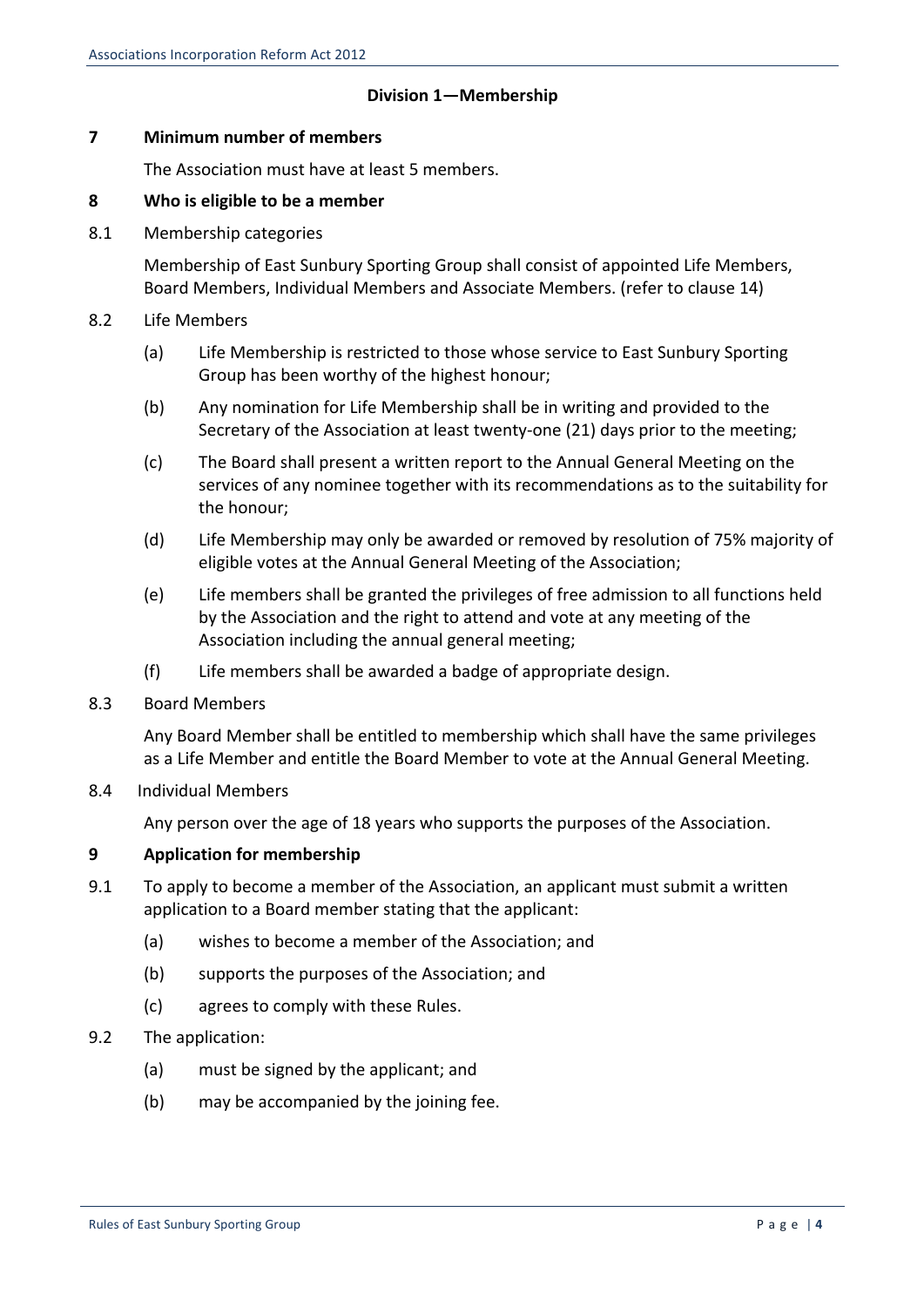## **10 Consideration of application**

- 10.1 As soon as practicable after an application for membership is received, the Board must decide by resolution whether to accept or reject the application.
- 10.2 The Board must notify the applicant in writing of its decision as soon as practicable after the decision is made.
- 10.3 If the Board rejects the application, it must return any money accompanying the application to the applicant.
- 10.4 No reason need be given for the rejection of an application.

## **11 New membership**

- 11.1 If an application for membership is approved by the Board:
	- (a) the resolution to accept the membership must be recorded in the minutes of the Board meeting; and
	- (b) the Secretary must, as soon as practicable, enter the name and address of the new member, and the date of becoming a member, in the register of members.
- 11.2 An applicant becomes a member of the Association and, subject to rule 13.2, is entitled to exercise the applicant's rights of membership from the date, whichever is the later, on which:
	- (a) the Board approves the applicant's membership; or
	- $(b)$  the applicant pays the joining fee.

## **12 Annual subscription and fee on joining**

- 12.1 At each annual general meeting, the Association must determine:
	- (a) the amount of the annual subscription (if any) for the following financial year; and
	- $(b)$  the date for payment of the annual subscription.
- 12.2 The Association may determine that a lower annual subscription is payable by associate members (if any).
- 12.3 The Association may determine that any new member who joins after the start of a financial year must, for that financial year, pay a fee equal to:
	- (a) the full annual subscription; or
	- (b) a pro rata annual subscription based on the remaining part of the financial year; or
	- (c) a fixed amount determined from time to time by the Association.
- 12.4 The rights of a member (including the right to vote) who has not paid the annual subscription by the due date are suspended until the subscription is paid.

## 13 **General rights of members**

- 13.1 A member of the Association who is entitled to vote has the right:
- (a) to receive notice of general meetings and of proposed special resolutions in the manner and time prescribed by these Rules; and
	- (b) to submit items of business for consideration at a general meeting; and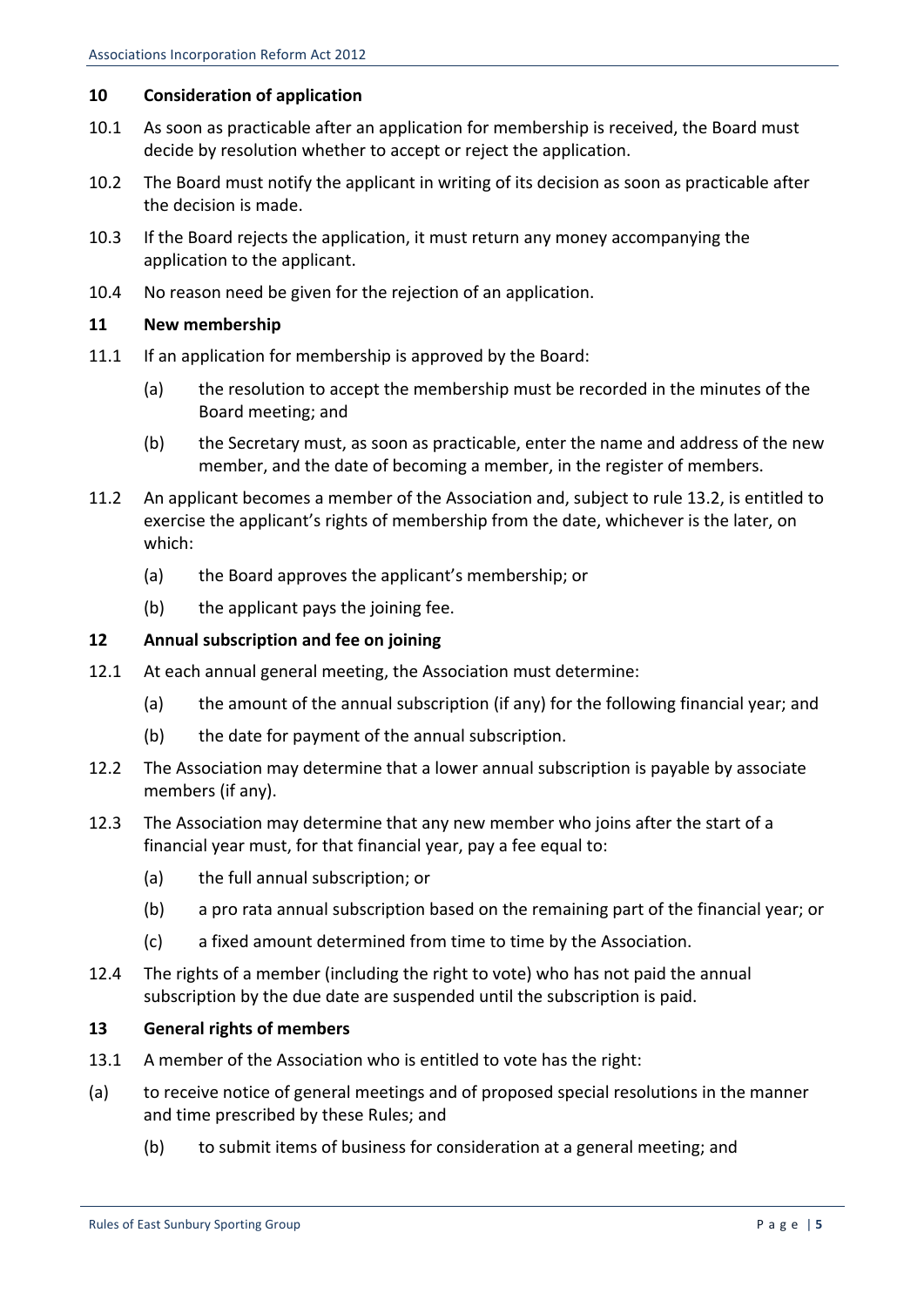- (c) to attend and be heard at general meetings; and
- (d) to vote at a general meeting; and
- (e) to have access to the minutes of general meetings and other documents of the Association as provided under rule 75; and
- $(f)$  to inspect the register of members.
- 13.2 A member is entitled to vote if:
	- (a) the member is a member other than an Associate Member; and
	- (b) more than 10 business days have passed since they became a member of the Association; and
	- (c) the member's membership rights are not suspended for any reason.

## 14 **Associate members**

- 14.1 Associate members of the Association include—
	- (a) any members under the age of 18 years; and
	- (b) any other category of member as determined by special resolution at a general meeting.
- 14.2 (a) An associate member must not vote but may have other rights as determined by the Board or by resolution at a general meeting.

## **15** Rights not transferable

The rights of a member are not transferable and end when membership ceases.

## **16 Ceasing membership**

- 16.1 The membership of a member ceases on resignation, expulsion or death.
- 16.2 If a member ceases to be a member of the Association, the Secretary must, as soon as practicable, enter the date the member ceased to be a member in the register of members.

## **17 Resigning as a member**

- 17.1 A member may resign by notice in writing given to the Association.
- 17.2 A member is taken to have resigned if:
	- (a) the member's annual subscription is more than 12 months in arrears; or
	- $(b)$  where no annual subscription is payable:
		- (i) the Secretary has made a written request to the member to confirm that he or she wishes to remain a member; and
		- (ii) the member has not, within 3 months after receiving that request, confirmed in writing that he or she wishes to remain a member.

## **18 Register of members**

- 18.1 The Secretary must keep and maintain a register of members that includes:
	- (a) for each current member:
		- (i) the member's name: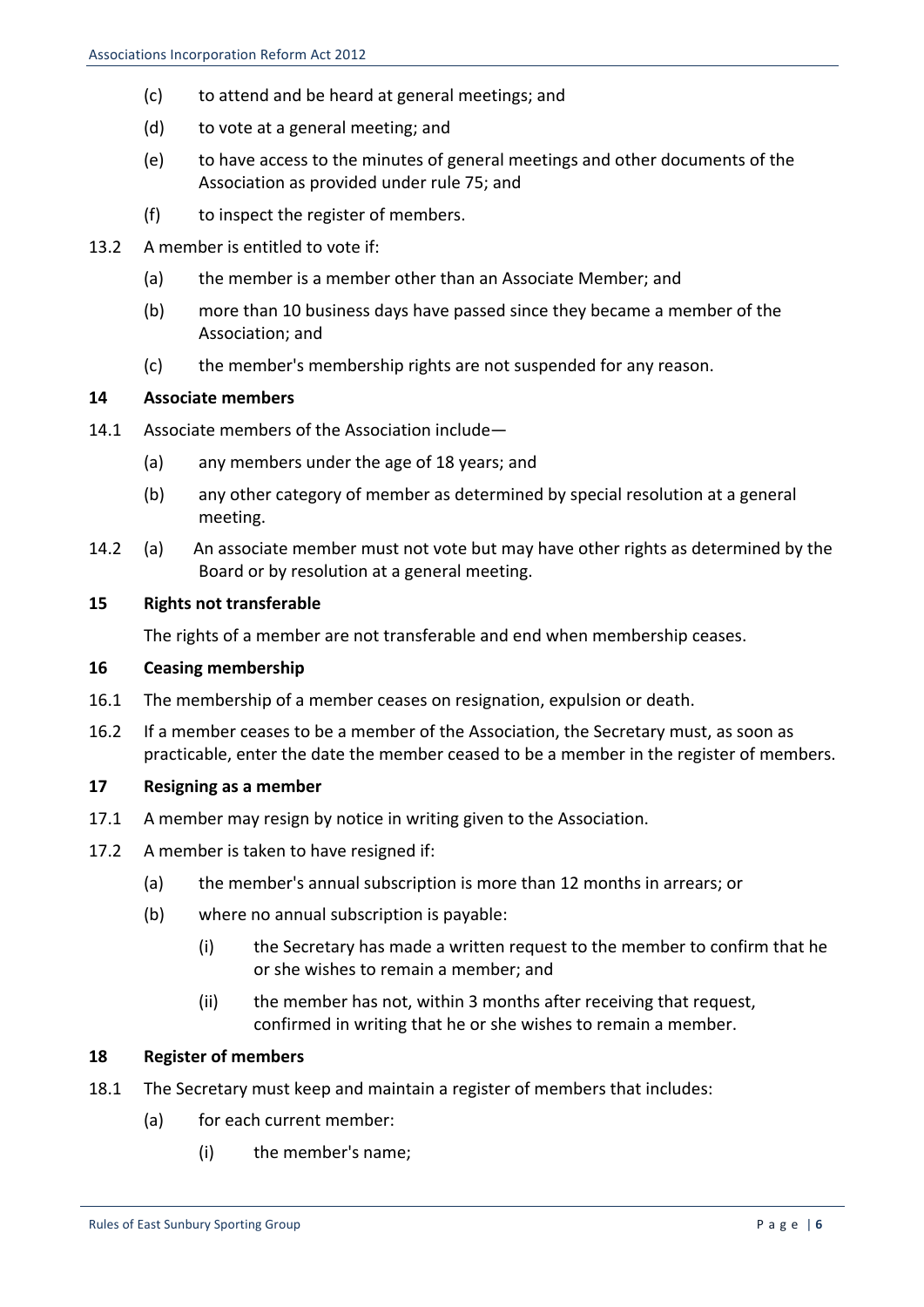- (ii) the address for notice last given by the member;
- (iii) the date of becoming a member;
- $(iv)$  if the member is an associate member, a note to that effect;
- $(v)$  any other information determined by the Board; and
- (b) for each former member, the date of ceasing to be a member.
- 18.2 Any member may, at a reasonable time and free of charge, inspect the register of members.

## **Division 2—Disciplinary action**

## 19 **Grounds for taking disciplinary action**

The Association may take disciplinary action against a member in accordance with this Division if it is determined that the member:

- (a) has failed to comply with these Rules; or
- (b) refuses to support the purposes of the Association; or
- (c) has engaged in conduct prejudicial to the Association.

### **20 Disciplinary subcommittee**

- 20.1 If the Board is satisfied that there are sufficient grounds for taking disciplinary action against a member, the Board must appoint a disciplinary subcommittee to hear the matter and determine what action, if any, to take against the member.
- 20.2 The members of the disciplinary subcommittee:
	- (a) maybe Board members, members of the Association or anyone else; but
	- (b) must not be biased against, or in favour of, the member concerned.

#### **21** Notice to member

- 21.1 Before disciplinary action is taken against a member, the Secretary must give written notice to the member:
	- (a) stating that the Association proposes to take disciplinary action against the member; and
	- (b) stating the grounds for the proposed disciplinary action; and
	- (c) specifying the date, place and time of the meeting at which the disciplinary subcommittee intends to consider the disciplinary action (the **disciplinary meeting**); and
	- (d) advising the member that he or she may do one or both of the following:
		- (i) attend the disciplinary meeting and address the disciplinary subcommittee at that meeting:
		- (ii) give a written statement to the disciplinary subcommittee at any time before the disciplinary meeting; and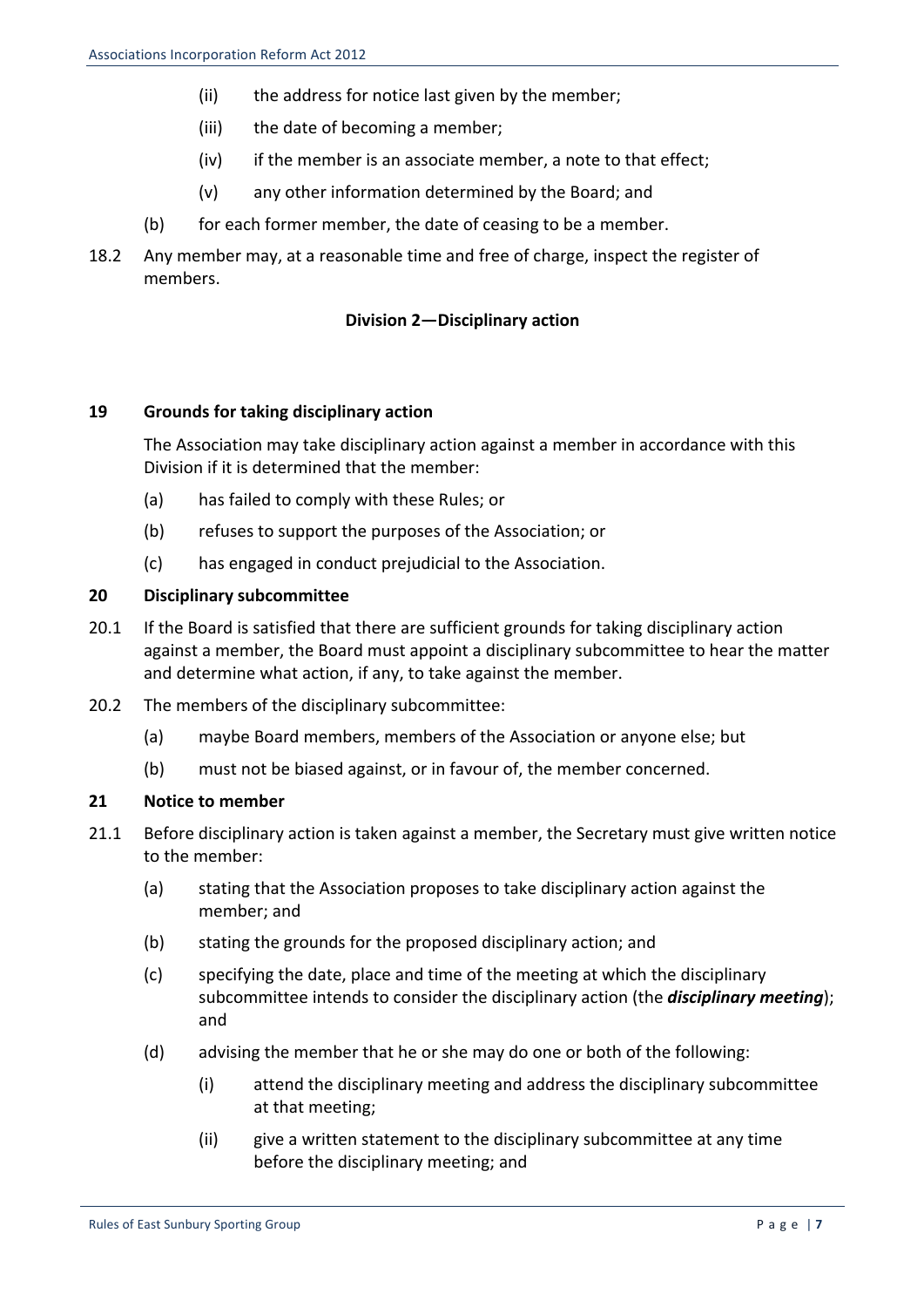- (e) setting out the member's appeal rights under rule 23.
- 21.2 The notice must be given no earlier than 28 days, and no later than 14 days, before the disciplinary meeting is held.

## **22 Decision of subcommittee**

- 22.1 At the disciplinary meeting, the disciplinary subcommittee must:
	- (a) give the member an opportunity to be heard; and
	- (b) consider any written statement submitted by the member.
- 22.2 After complying with sub-rule 22.1, the disciplinary subcommittee may:
	- (a) take no further action against the member; or
	- $(b)$  subject to sub-rule 22.3:
		- (i) reprimand the member; or
		- (ii) suspend the membership rights of the member for a specified period; or
		- (iii) expel the member from the Association.
- 22.3 The disciplinary subcommittee may not fine the member.
- 22.4 The suspension of membership rights or the expulsion of a member by the disciplinary subcommittee under this rule takes effect immediately after the vote is passed.

#### **23 Appeal rights**

- 23.1 A member whose membership rights have been suspended or who has been expelled from the Association under rule 22 may give notice to the effect that the member wishes to appeal against the suspension or expulsion.
- 23.2 The notice must be in writing and given:
	- (a) to the disciplinary subcommittee immediately after the vote to suspend or expel the person is taken; or
	- (b) to the Secretary not later than 48 hours after the vote.
- 23.3 If a member has given notice under sub-rule 23.2, a disciplinary appeal meeting must be convened by the Board as soon as practicable, but in any event not later than 21 days, after the notice is received.
- 23.4 Notice of the disciplinary appeal meeting must be given to each member of the Association who is entitled to vote as soon as practicable and must:
	- (a) specify the date, time and place of the meeting; and
	- (b) state:
		- (i) the name of the member against whom the disciplinary action has been taken; and
		- (ii) the grounds for taking that action; and
		- (iii) that at the disciplinary appeal meeting the members present must vote on whether the decision to suspend or expel the member should be upheld or revoked.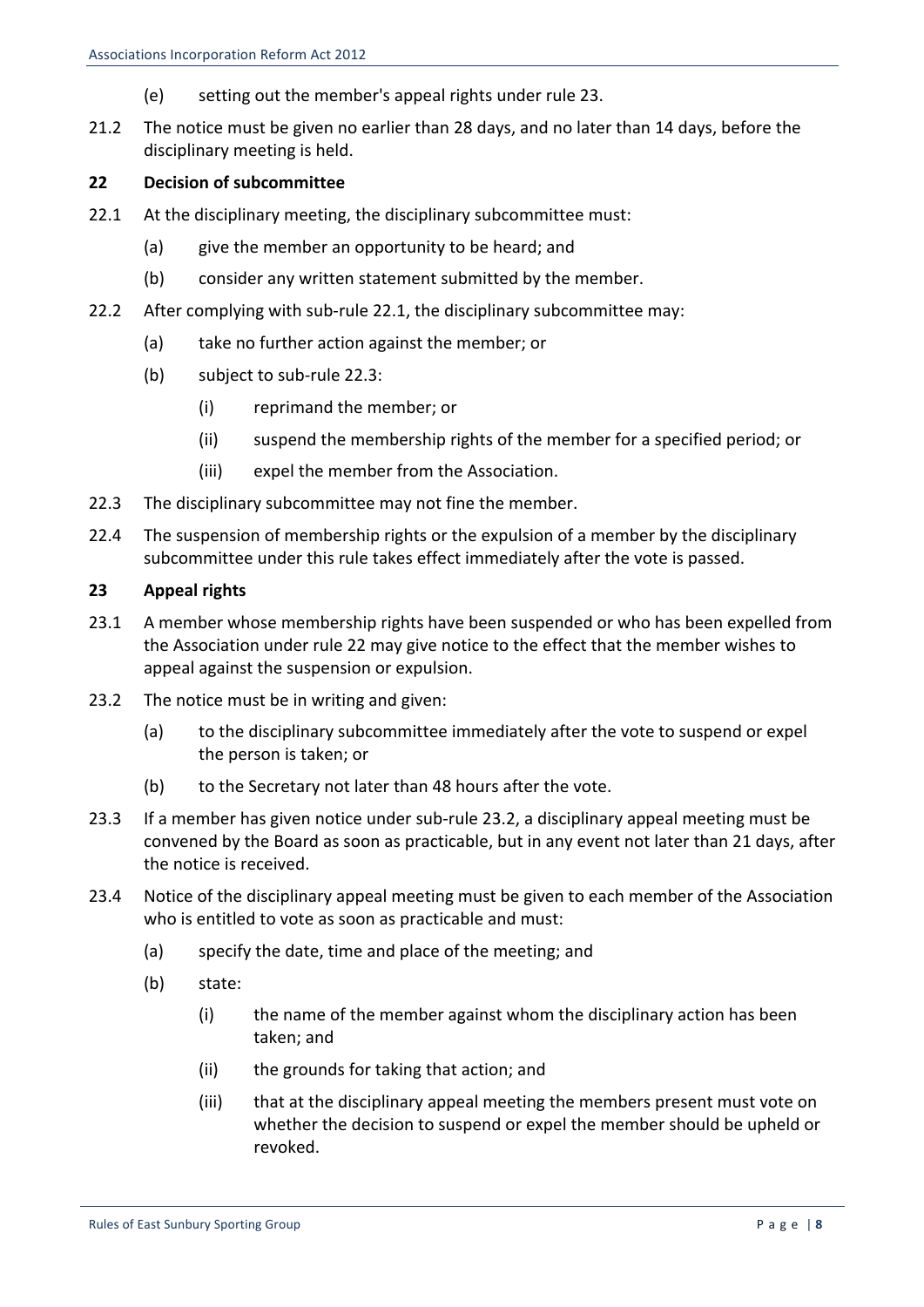## **24 Conduct of disciplinary appeal meeting**

- 24.1 At a disciplinary appeal meeting:
	- (a) no business other than the question of the appeal may be conducted; and
	- (b) the Board must state the grounds for suspending or expelling the member and the reasons for taking that action; and
	- (c) the member whose membership has been suspended or who has been expelled must be given an opportunity to be heard.
- 24.2 After complying with sub-rule 24.1, the members present and entitled to vote at the meeting must vote by secret ballot on the question of whether the decision to suspend or expel the member should be upheld or revoked.
- 24.3 A member may not vote by proxy at the meeting.
- 24.4 The decision is upheld if not less than three quarters of the members voting at the meeting vote in favour of the decision.

## **Division 3-Grievance procedure**

## **25 Application**

- 25.1 The grievance procedure set out in this Division applies to disputes under these Rules between:
	- (a) a member and another member;
	- (b) a member and the Board:
	- (c) a member and the Association.
- 25.2 A member must not initiate a grievance procedure in relation to a matter that is the subject of a disciplinary procedure until the disciplinary procedure has been completed.

## **26** Parties must attempt to resolve the dispute

The parties to a dispute must attempt to resolve the dispute between themselves within 14 days of the dispute coming to the attention of each party.

## **27 Appointment of mediator**

- 27.1 If the parties to a dispute are unable to resolve the dispute between themselves within the time required by rule 26, the parties must within 10 days:
	- (a) notify the Board of the dispute; and
	- (b) agree to or request the appointment of a mediator; and
	- (c) attempt in good faith to settle the dispute by mediation.
- 27.2 The mediator must be:
	- (a) a person chosen by agreement between the parties; or
	- (b) in the absence of agreement:
		- (i) if the dispute is between a member and another member—a person appointed by the Board; or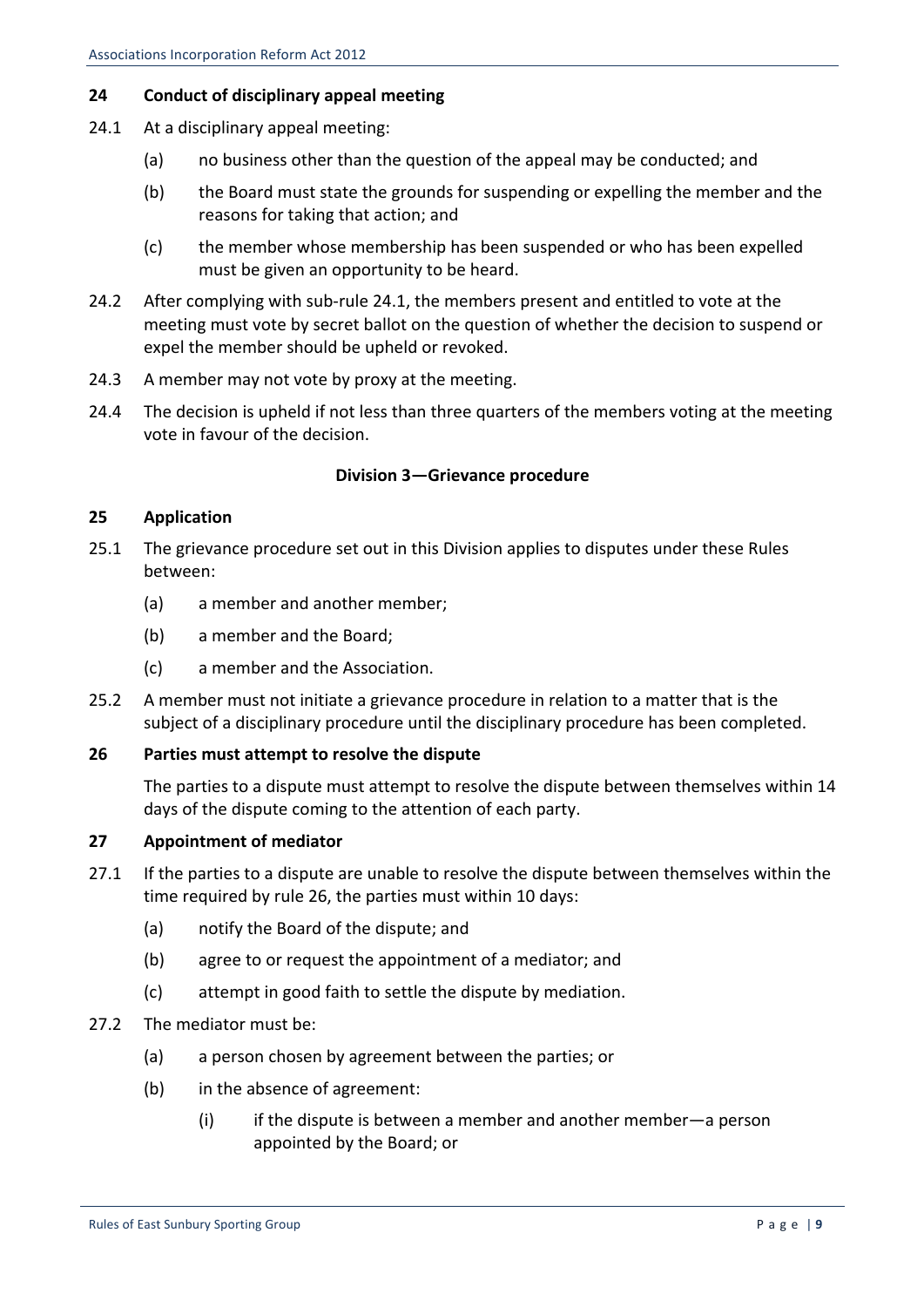- (ii) if the dispute is between a member and the Board or the Associationa person appointed or employed by the Dispute Settlement Centre of Victoria.
- 27.3 A mediator appointed by the Board may be a member or former member of the Association but in any case must not be a person who-
	- (a) has a personal interest in the dispute; or
	- (b) is biased in favour of or against any party.

## **28 Mediation process**

- 28.1 The mediator to the dispute, in conducting the mediation, must:
	- (a) give each party every opportunity to be heard; and
	- (b) allow due consideration by all parties of any written statement submitted by any party; and
	- (c) ensure that natural justice is accorded to the parties throughout the mediation process.
- 28.2 The mediator must not determine the dispute.

## **29 Failure to resolve dispute by mediation**

If the mediation process does not resolve the dispute, the parties may seek to resolve the dispute in accordance with the Act or otherwise at law.

## **PART 4–GENERAL MEETINGS OF THE ASSOCIATION**

## **30 Annual general meetings**

- 30.1 The Board must convene an annual general meeting of the Association to be held within 5 months after the end of each financial year.
- 30.2 Despite sub-rule 30.1, the Association may hold its first annual general meeting at any time within 18 months after its incorporation.
- 30.3 The Board may determine the date, time and place of the annual general meeting.
- 30.4 The ordinary business of the annual general meeting is as follows:
	- (a) to confirm the minutes of the previous annual general meeting and of any special general meeting held since then;
	- (b) to receive and consider:
		- (i) the annual report of the Board on the activities of the Association during the preceding financial year; and
		- (ii) the financial statements of the Association for the preceding financial year submitted by the Board in accordance with Part 7 of the Act;
	- (c) to elect the members of the Board;
	- (d) to confirm or vary the amounts (if any) of the annual subscription and joining fee.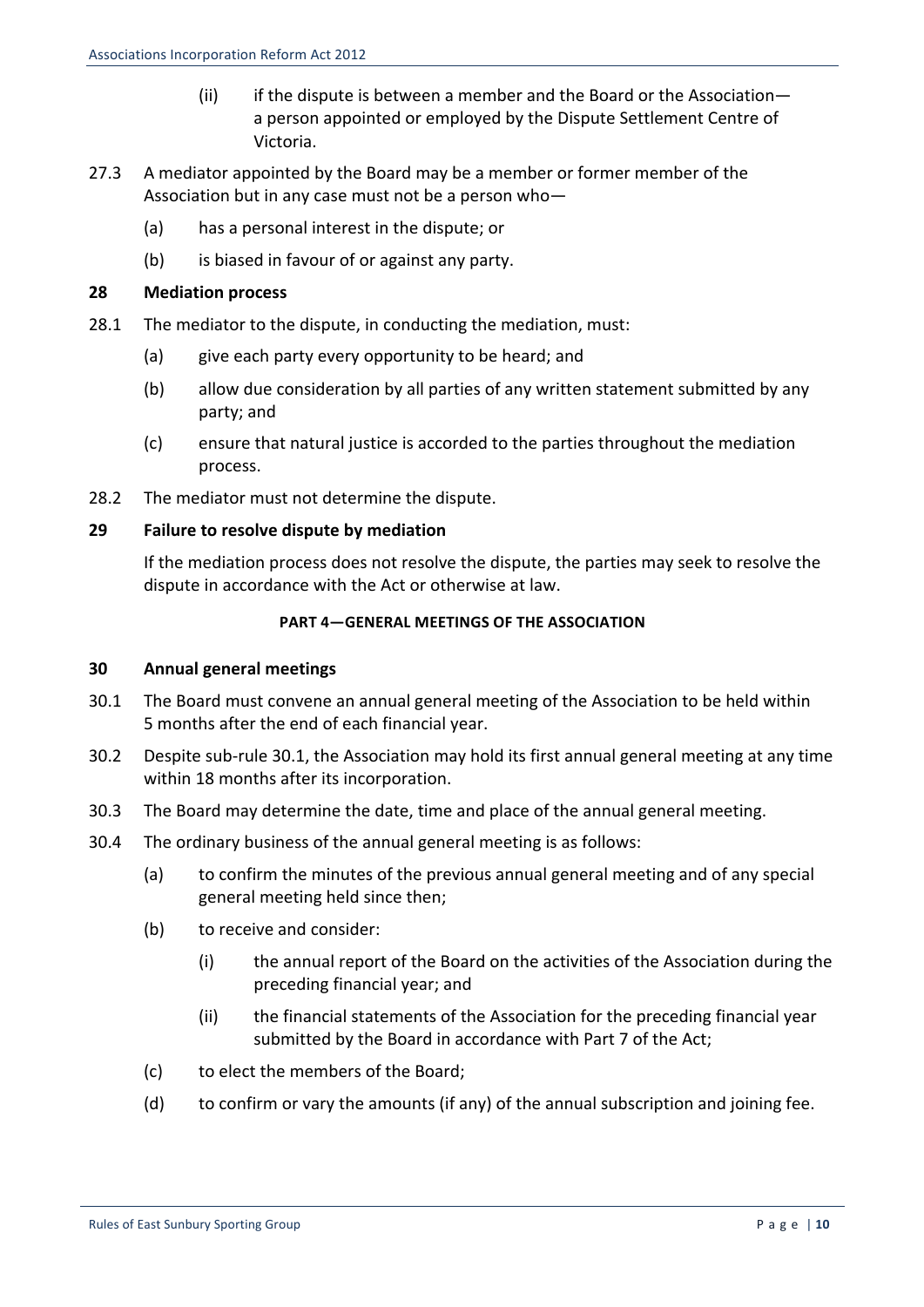30.5 The annual general meeting may also conduct any other business of which notice has been given in accordance with these Rules.

## **31 Special general meetings**

- 31.1 Any general meeting of the Association, other than an annual general meeting or a disciplinary appeal meeting, is a special general meeting.
- 31.2 The Board may convene a special general meeting whenever it thinks fit.
- 31.3 No business other than that set out in the notice under rule 33 may be conducted at the meeting.

## **32 Special general meeting held at request of members**

- 32.1 The Board must convene a special general meeting if a request to do so is made in accordance with sub-rule 32.2 by at least 10% of the total number of members.
- 32.2 A request for a special general meeting must:
	- $(a)$  be in writing; and
	- (b) state the business to be considered at the meeting and any resolutions to be proposed; and
	- (c) include the names and signatures of the members requesting the meeting; and
	- (d) be given to the Secretary.
- 32.3 If the Board does not convene a special general meeting within one month after the date on which the request is made, the members making the request (or any of them) may convene the special general meeting.
- 32.4 A special general meeting convened by members under 32.3:
	- (a) must be held within 3 months after the date on which the original request was made; and
	- (b) may only consider the business stated in that request.
- 32.5 The Association must reimburse all reasonable expenses incurred by the members convening a special general meeting under sub-rule 32.3.

## **33 Notice of general meetings**

- 33.1 The Secretary (or, in the case of a special general meeting convened under rule 32.3, the members convening the meeting) must give to each member of the Association:
	- (a) at least 21 days' notice of a general meeting if a special resolution is to be proposed at the meeting; or
	- (b) at least 14 days' notice of a general meeting in any other case.
- 33.2 The notice must:
- (a) specify the date, time and place of the meeting; and
	- (b) indicate the general nature of each item of business to be considered at the meeting; and
	- $(c)$  if a special resolution is to be proposed: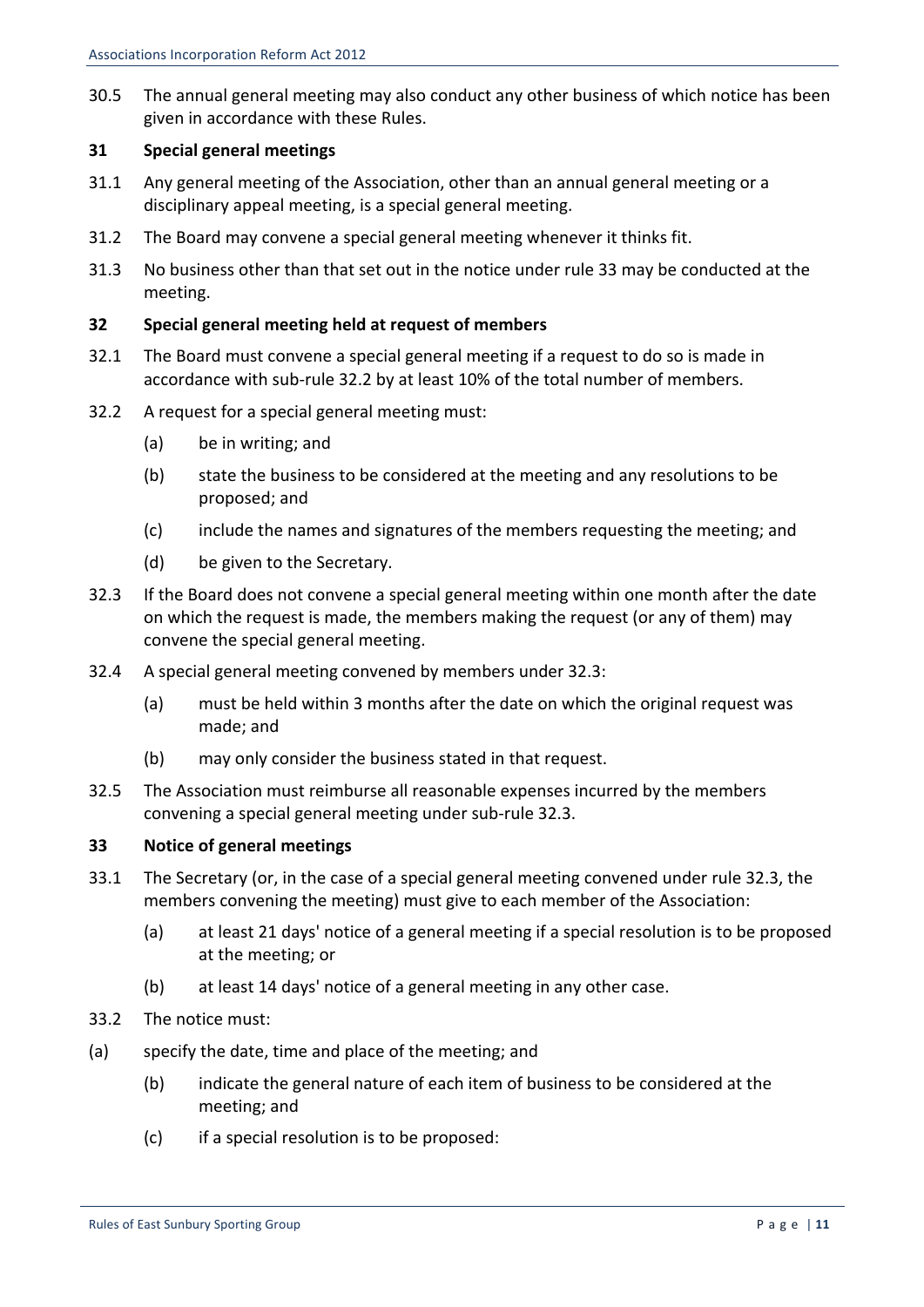- (i) state in full the proposed resolution; and
- (ii) state the intention to propose the resolution as a special resolution; and
- (d) comply with rule 34.5.
- 33.3 This rule does not apply to a disciplinary appeal meeting.

## **34 Proxies**

- 34.1 A member may appoint another member as his or her proxy to vote and speak on his or her behalf at a general meeting other than at a disciplinary appeal meeting.
- 34.2 The appointment of a proxy must be in writing and signed by the member making the appointment.
- 34.3 The member appointing the proxy may give specific directions as to how the proxy is to vote on the member's behalf, otherwise the proxy may vote on behalf of the member in any matter as he or she sees fit.
- 34.4 If the Board has approved a form for the appointment of a proxy, the member may use any other form that clearly identifies the person appointed as the member's proxy and that has been signed by the member.
- 34.5 Notice of a general meeting given to a member under rule 33 must:
	- (a) state that the member may appoint another member as a proxy for the meeting: and
	- (b) include a copy of any form that the Board has approved for the appointment of a proxy.
- 34.6 A form appointing a proxy must be given to the Chairperson of the meeting before or at the commencement of the meeting.
- 34.7 A form appointing a proxy sent by post or electronically is of no effect unless it is received by the Association no later than 24 hours before the commencement of the meeting.

## **35 Use of technology**

- 35.1 A member not physically present at a general meeting may be permitted to participate in the meeting by the use of technology that allows that member and the members present at the meeting to clearly and simultaneously communicate with each other.
- 35.2 For the purposes of this Part, a member participating in a general meeting as permitted under sub-rule 35.1 is taken to be present at the meeting and, if the member votes at the meeting, is taken to have voted in person.

## **36 Quorum at general meetings**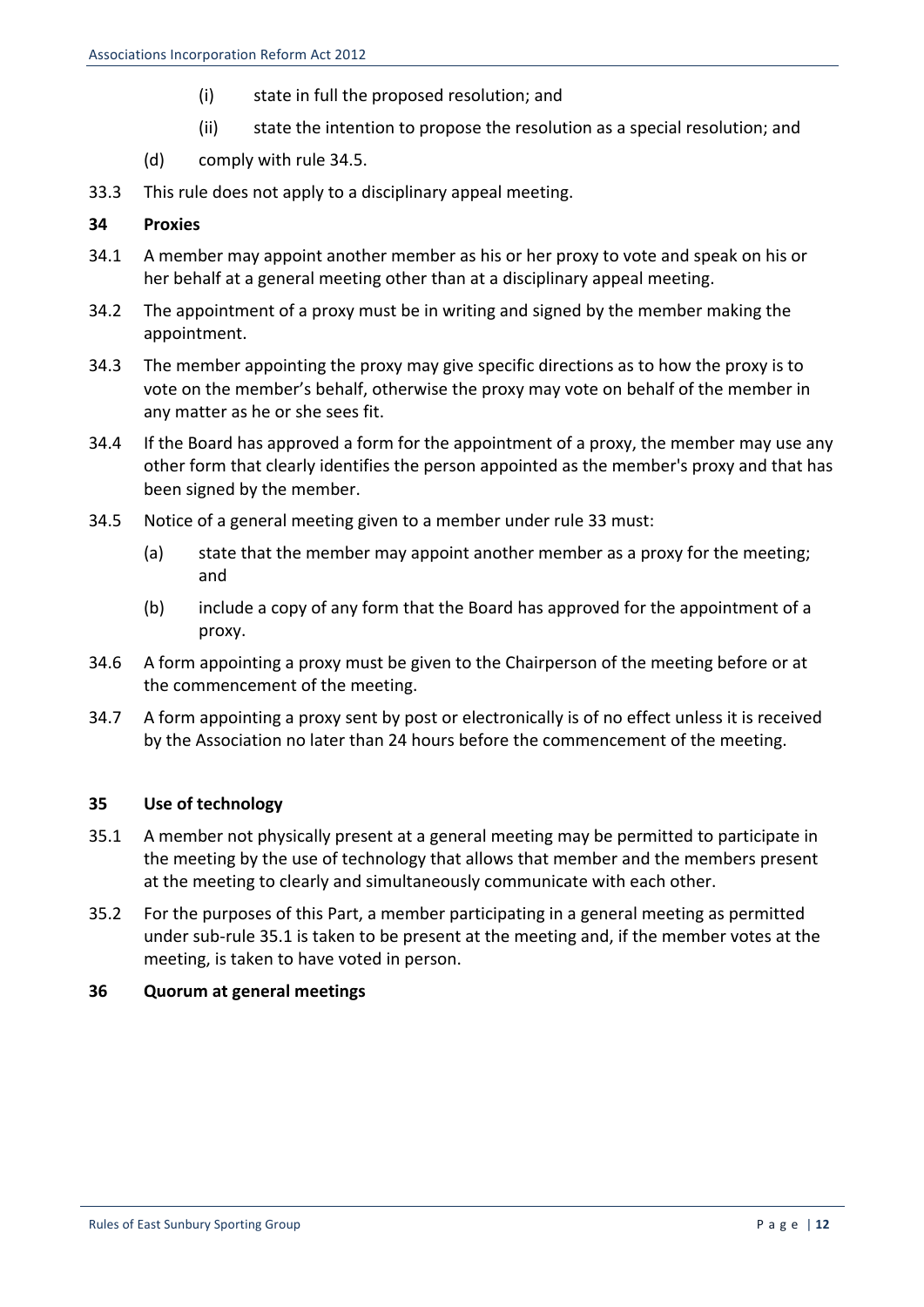- 36.1 No business may be conducted at a general meeting unless a quorum of members is present.
- 36.2 The quorum for a general meeting is the presence (physically, by proxy or as allowed under rule 35) of 10% of the members entitled to vote.
- 36.3 If a quorum is not present within 30 minutes after the notified commencement time of a general meeting:
	- (a) in the case of a meeting convened by, or at the request of, members under rule 32—the meeting must be dissolved;
	- (b) in any other case:
		- (i) the meeting must be adjourned to a date not more than 21 days after the adjournment; and
		- (ii) notice of the date, time and place to which the meeting is adjourned must be given at the meeting and confirmed by written notice given to all members as soon as practicable after the meeting.
- 36.4 If a quorum is not present within 30 minutes after the time to which a general meeting has been adjourned under sub-rule 36.3(b), the members present at the meeting (if not fewer than 3) may proceed with the business of the meeting as if a quorum were present.

## **37 Adjournment of general meeting**

- 37.1 The Chairperson of a general meeting at which a quorum is present may, with the consent of a majority of members present at the meeting, adjourn the meeting to another time at the same place or at another place.
- 37.2 Without limiting sub-rule 37.1, a meeting may be adjourned:
	- (a) if there is insufficient time to deal with the business at hand; or
	- (b) to give the members more time to consider an item of business.
- 37.3 No business may be conducted on the resumption of an adjourned meeting other than the business that remained unfinished when the meeting was adjourned.
- 37.4 Notice of the adjournment of a meeting under this rule is not required unless the meeting is adjourned for 14 days or more, in which case notice of the meeting must be given in accordance with rule 33.

## **38 Voting at general meeting**

- 38.1 On any question arising at a general meeting:
- (a) subject to sub-rule 38.3, each member who is entitled to vote has one vote; and
	- (b) members may vote personally or by proxy; and
	- (c) except in the case of a special resolution, the question must be decided on a majority of votes.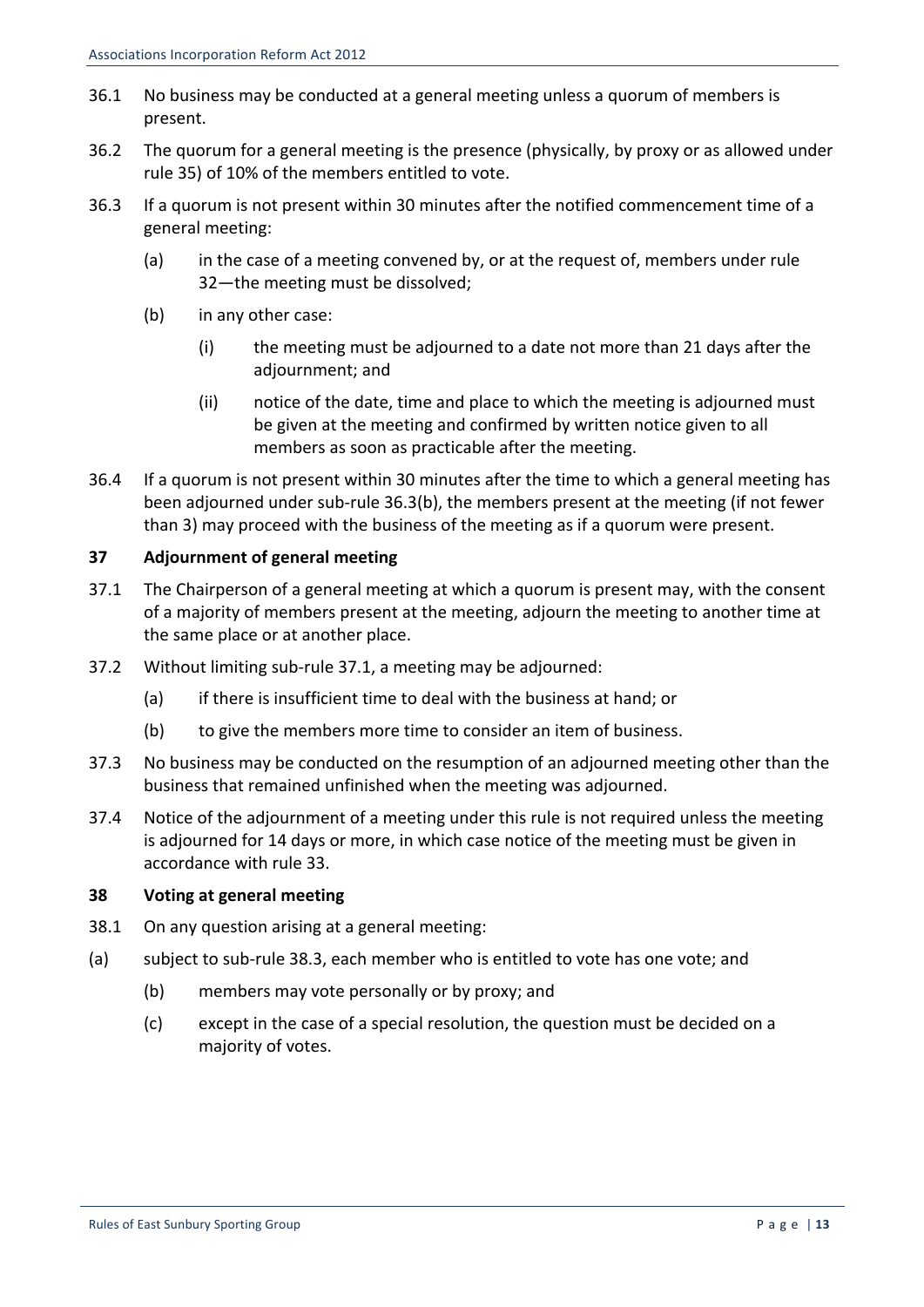- 38.2 If votes are divided equally on a question, the Chairperson of the meeting has a second or casting vote.
- 38.3 If the question is whether or not to confirm the minutes of a previous meeting, only members who were present at that meeting may vote.
- 38.4 This rule does not apply to a vote at a disciplinary appeal meeting conducted under rule 24.

## **39 Special resolutions**

A special resolution is passed if not less than three quarters of the members voting at a general meeting (whether in person or by proxy) vote in favour of the resolution.

## **40 Determining whether resolution carried**

- 40.1 Subject to sub-section 40.2, the Chairperson of a general meeting may, on the basis of a show of hands, declare that a resolution has been:
	- (a) carried; or
	- (b) carried unanimously; or
	- (c) carried by a particular majority; or
	- (d) lost,

and an entry to that effect in the minutes of the meeting is conclusive proof of that fact.

- 40.2 If a poll (where votes are cast in writing) is demanded by three or more members on any question:
	- (a) the poll must be taken at the meeting in the manner determined by the Chairperson of the meeting; and
	- (b) the Chairperson must declare the result of the resolution on the basis of the poll.
- 40.3 A poll demanded on the election of the Chairperson or on a question of an adjournment must be taken immediately.
- 40.4 A poll demanded on any other question must be taken before the close of the meeting at a time determined by the Chairperson.

## **41 Minutes of general meeting**

- 41.1 The Board must ensure that minutes are taken and kept of each general meeting.
- 41.2 The minutes must record the business considered at the meeting, any resolution on which a vote is taken and the result of the vote.
- 41.3 In addition, the minutes of each annual general meeting must include:
	- (a) the names of the members attending the meeting; and
	- (b) proxy forms given to the Chairperson of the meeting under rule 34.6; and
	- (c) the financial statements submitted to the members in accordance with rule  $30.4(b)(ii)$ ; and
	- (d) the certificate signed by two Board members certifying that the financial statements give a true and fair view of the financial position and performance of the Association; and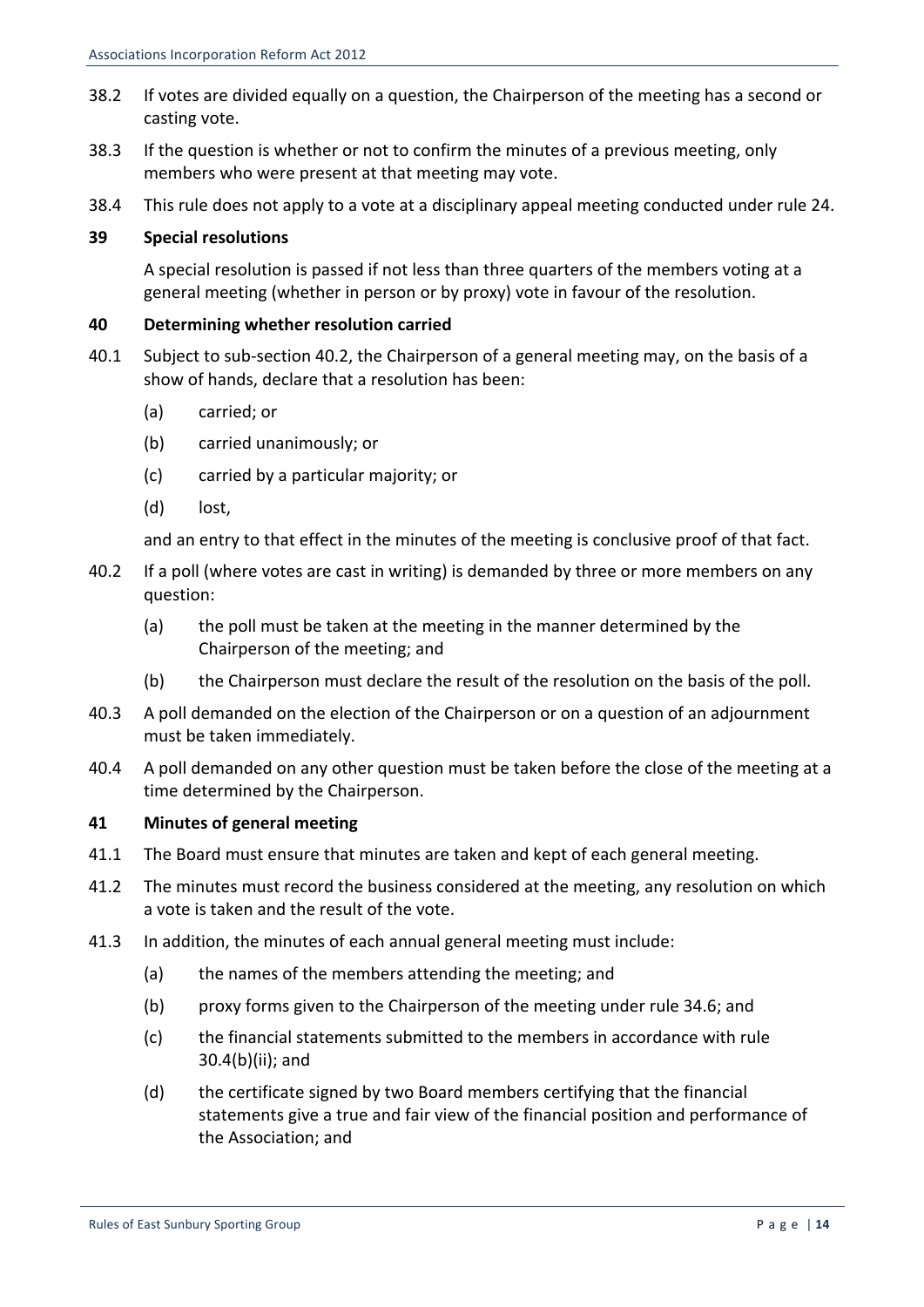(e) any audited accounts and auditor's report or report of a review accompanying the financial statements that are required under the Act.

#### **PART 5—BOARD**

### **Division 1—Powers of Board**

#### **42 Role and powers**

- 42.1 The business of the Association must be managed by or under the direction of a Board.
- 42.2 The Board may exercise all the powers of the Association except those powers that these Rules or the Act require to be exercised by general meetings of the members of the Association.
- 42.3 The Board may:
- (a) appoint and remove staff;
- (b) establish subcommittees with terms of reference it considers appropriate provided that the members of such subcommittees;
	- (i) are members of the Association
	- (ii) hold a current "Working With Children Check" card issued by the Department of Justice, Victoria

#### **43 Delegation**

- 43.1 The Board may delegate to a member of the Board, a subcommittee or staff, any of its powers and functions other than:
	- (a) this power of delegation; or
	- (b) a duty imposed on the Board by the Act or any other law.
- 43.2 The delegation must be in writing and may be subject to the conditions and limitations the Board considers appropriate.
- 43.3 The Board may, in writing, revoke a delegation wholly or in part.

#### **Division 2—Composition of Board and duties of members**

#### **44 Composition of Board**

The Board consists of:

- (a) a President; and
- (b) a Vice-President; and
- (c) a Secretary; and
- (d) a Treasurer

#### **45 General Duties**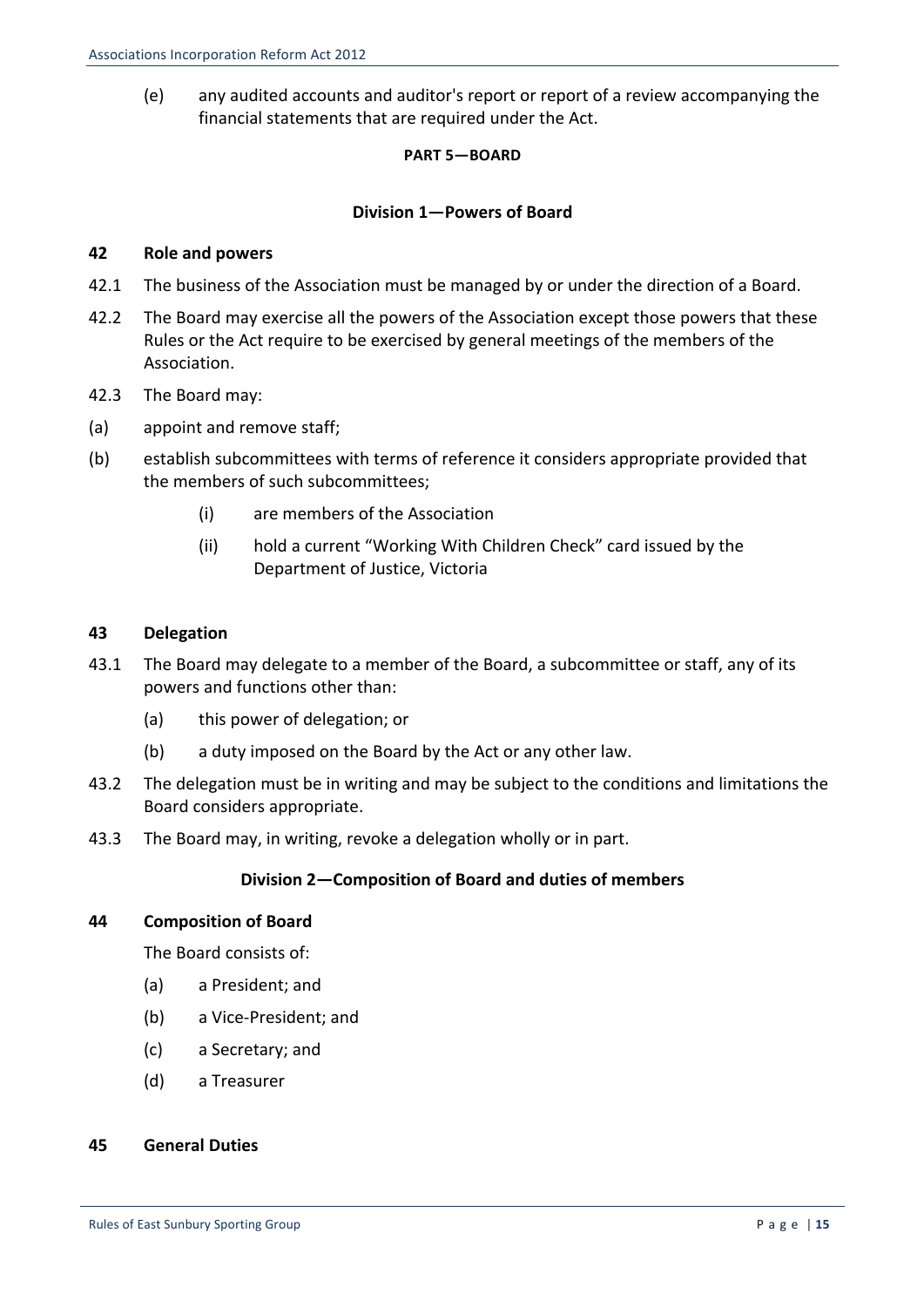- 45.1 As soon as practicable after being elected or appointed to the Board, each Board member must become familiar with these Rules and the Act.
- 45.2 The Board is collectively responsible for ensuring that the Association complies with the Act and that individual members of the Board comply with these Rules.
- 45.3 Board members must exercise their powers and discharge their duties with reasonable care and diligence.
- 45.4 Board members must exercise their powers and discharge their duties:
	- (a) in good faith in the best interests of the Association; and
	- $(b)$  for a proper purpose.
- 45.5 Board members and former Board members must not make improper use of:
	- (a) their position; or
	- (b) information acquired by virtue of holding their position:

so as to gain an advantage for themselves or any other person or to cause detriment to the Association.

45.6 In addition to any duties imposed by these Rules, a Board member must perform any other duties imposed from time to time by resolution at a general meeting.

## **46 President and Vice-President**

- 46.1 Subject to sub-rule 46.2, the President or, in the President's absence, the Vice-President is the Chairperson for any general meetings and for any Board meetings.
- 46.2 If the President and the Vice-President are both absent, or are unable to preside, the Chairperson of the meeting must be:
	- (a) in the case of a general meeting—a member elected by the other members present; or
	- (b) in the case of a Board meeting—a Board member elected by the other Board members present.

## **47 Secretary**

- 47.1 The Secretary must perform any duty or function required under the Act to be performed by the secretary of an incorporated association.
- 47.2 The Secretary must:
	- (a) maintain the register of members in accordance with rule 18; and
	- (b) keep custody of the common seal (if any) of the Association and, except for the financial records referred to in rule 70.3, all books, documents and securities of the Association in accordance with rules 72 and 75; and
	- (c) subject to the Act and these Rules, provide members with access to the register of members, the minutes of general meetings and other books and documents; and
	- (d) perform any other duty or function imposed on the Secretary by these Rules.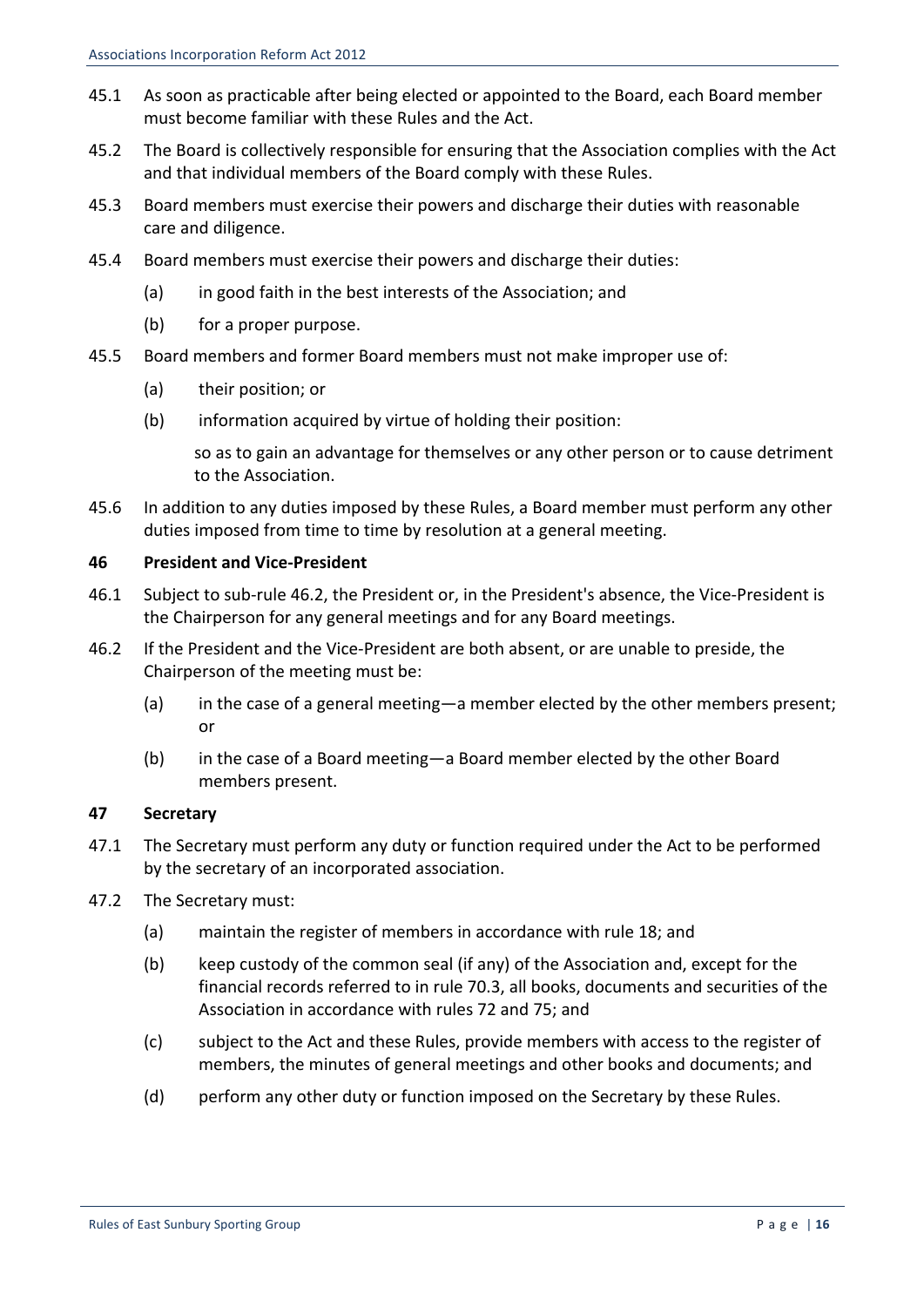47.3 The Secretary must give to the Registrar notice of his or her appointment within 14 days after the appointment.

#### **48 Treasurer**

- 48.1 The Treasurer must:
	- (a) receive all moneys paid to or received by the Association and issue receipts for those moneys in the name of the Association; and
	- (b) ensure that all moneys received are paid into the account of the Association within 5 working days after receipt; and
	- (c) make any payments authorised by the Board or by a general meeting of the Association from the Association's funds; and
	- (d) ensure cheques are signed by at least 2 Board members.
- 48.2 The Treasurer must:
	- (a) ensure that the financial records of the Association are kept in accordance with the Act; and
	- (b) coordinate the preparation of the financial statements of the Association and their certification by the Board prior to their submission to the annual general meeting of the Association.
- 48.3 The Treasurer must ensure that at least one other Board member has access to the accounts and financial records of the Association.

### **Division 3—Election of Board members and tenure of office**

#### **49 Who is eligible to be a Board member**

A member is eligible to be elected or appointed as a Board member if the member:

- (a) is 18 years or over; and
- (b) is entitled to vote at a general meeting; and
- (c) holds a current "Working With Children Check" card issued by the Department of Justice, Victoria.

#### **50 Positions to be declared vacant**

- 50.1 This rule applies to:
	- (a) the first annual general meeting of the Association after its incorporation; or
	- (b) any subsequent annual general meeting of the Association, after the annual report and financial statements of the Association have been received.
- 50.2 The Chairperson of the meeting must declare all positions on the Board vacant and hold elections for those positions in accordance with rules 51 to 54.

#### **51 Nominations**

- 51.1 An eligible member of the Association may:
	- (a) Nominate for election as a Board member provided that such nomination is: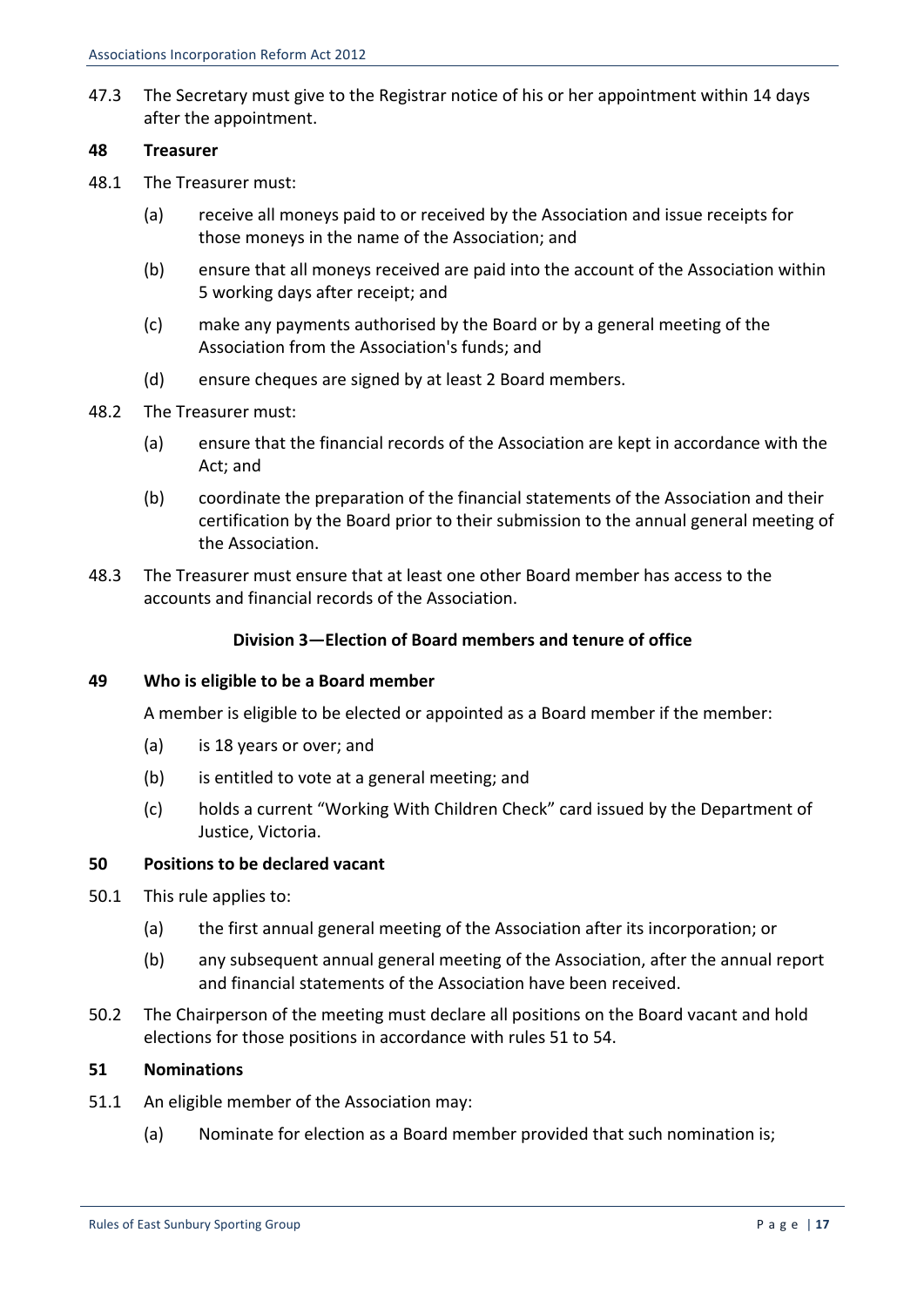- (i) In writing and
- (ii) Signed by the member who is nominating and
- (iii) Signed by two (2) other members of the Association.
- 51.2 All nominations must be in writing and delivered to the secretary of the Association not less than fourteen (14) days prior to the date fixed for the annual general meeting.
- 51.3 A list of nominations must be made available to all members and delegates at the annual general meeting.

## **52 Election of President etc.**

- 52.1 At the annual general meeting, separate elections must be held for each of the following positions:
	- (a) President;
	- (b) Vice-President;
	- (c) Secretary;
	- (d) Treasurer.
- 52.2 If only one member is nominated for the position, the Chairperson of the meeting must declare the member elected to the position.
- 52.3 If more than one member is nominated, a ballot must be held in accordance with rule 54.
- 52.4 On his or her election, the new President may take over as Chairperson of the meeting.

## **53 Election of ordinary members**

- 53.1 The annual general meeting must by resolution decide the number of ordinary members of the Board (if any) it wishes to hold office for the next year.
- 53.2 A single election may be held to fill all of those positions.
- 53.3 If the number of members nominated for the position of ordinary Board member is less than or equal to the number to be elected, the Chairperson of the meeting must declare each of those members to be elected to the position.
- 53.4 If the number of members nominated exceeds the number to be elected, a ballot must be held in accordance with rule 54.

## **54 Ballot**

- 54.1 If a ballot is required for the election for a position, the Chairperson of the meeting must appoint a member to act as returning officer to conduct the ballot.
- 54.2 The returning officer must not be a member nominated for the position.
- 54.3 Before the ballot is taken, each candidate may make a short speech in support of his or her election.
- 54.4 The election must be by secret ballot.
- 54.5 The returning officer must give a blank piece of paper to:
	- (a) each member present in person; and
	- (b) each proxy appointed by a member.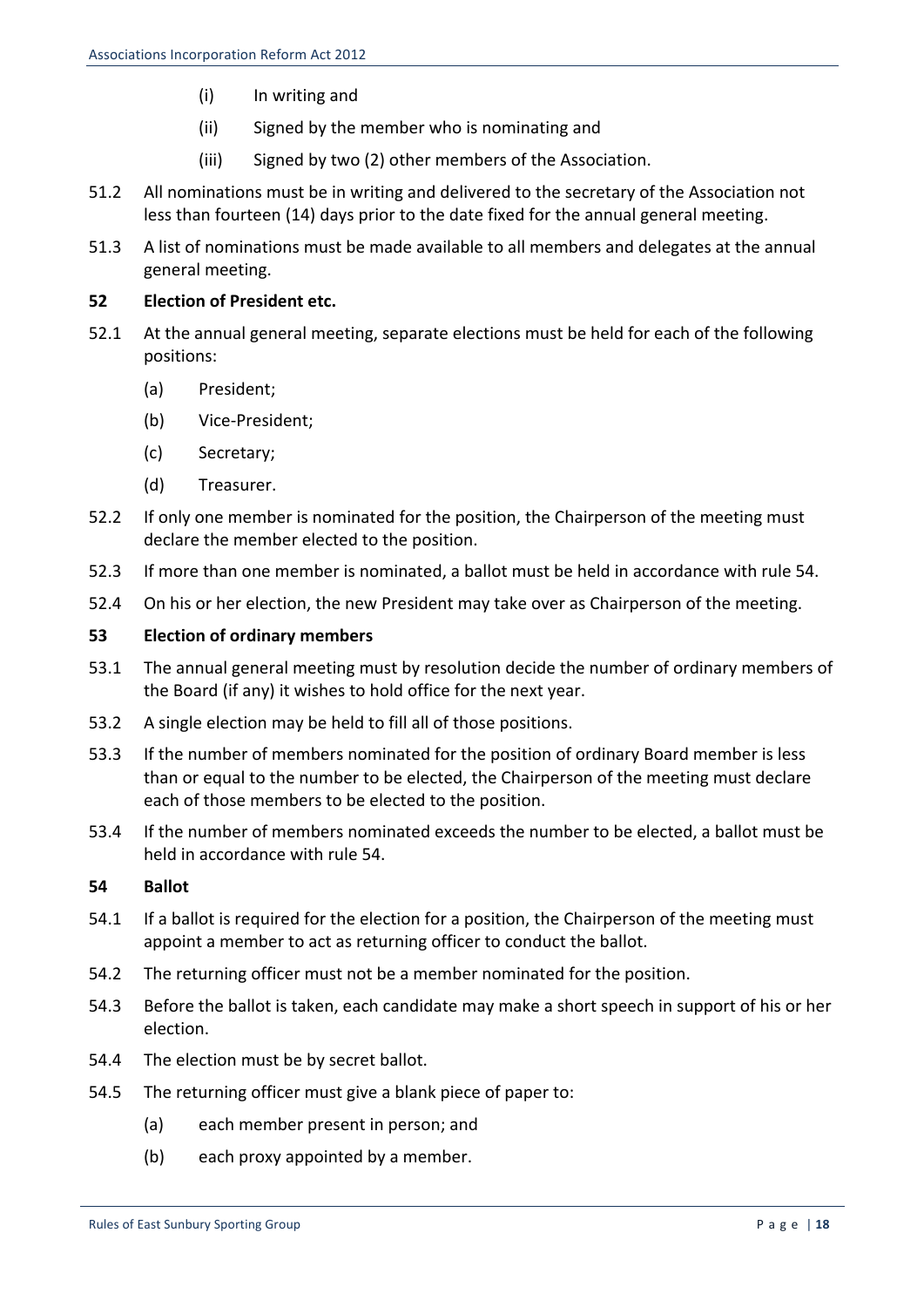- 54.6 If the ballot is for a single position, the voter must write on the ballot paper the name of the candidate for whom they wish to vote.
- 54.7 If the ballot is for more than one position:
	- (a) the voter must write on the ballot paper the name of each candidate for whom they wish to vote;
	- (b) the voter must not write the names of more candidates than the number to be elected.
- 54.8 Ballot papers that do not comply with sub-rule  $54.7(b)$  are not to be counted.
- 54.9 Each ballot paper on which the name of a candidate has been written counts as one vote for that candidate.
- 54.10 The returning officer must declare elected the candidate or, in the case of an election for more than one position, the candidates who received the most votes.
- 54.11 If the returning officer is unable to declare the result of an election under sub-rule 54.10 because 2 or more candidates received the same number of votes, the returning officer must:
	- (a) conduct a further election for the position in accordance with sub-rules 54.4 to 54.10 to decide which of those candidates is to be elected; or
	- (b) with the agreement of those candidates, decide by lot which of them is to be elected.

#### **55 Term of office**

- 55.1 Subject to sub-rule 55.3 and rule 56, a Board member holds office until the positions of the Board are declared vacant at the next annual general meeting.
- 55.2 A Board member may be re-elected.
- 55.3 A general meeting of the Association may:
	- (a) by special resolution remove a Board member from office; and
	- (b) elect an eligible member of the Association to fill the vacant position in accordance with this Division.
- 55.4 A member who is the subject of a proposed special resolution under sub-rule 55.3(a) may make representations in writing to the Secretary or President of the Association (not exceeding a reasonable length) and may request that the representations be provided to the members of the Association.
- 55.5 The Secretary or the President may give a copy of the representations to each member of the Association or, if they are not so given, the member may require that they be read out at the meeting at which the special resolution is to be proposed.

#### **56 Vacation of office**

- 56.1 A Board member may resign from the Board by written notice addressed to the Board.
- 56.2 A person ceases to be a Board member if he or she:
	- (a) ceases to be a member of the Association: or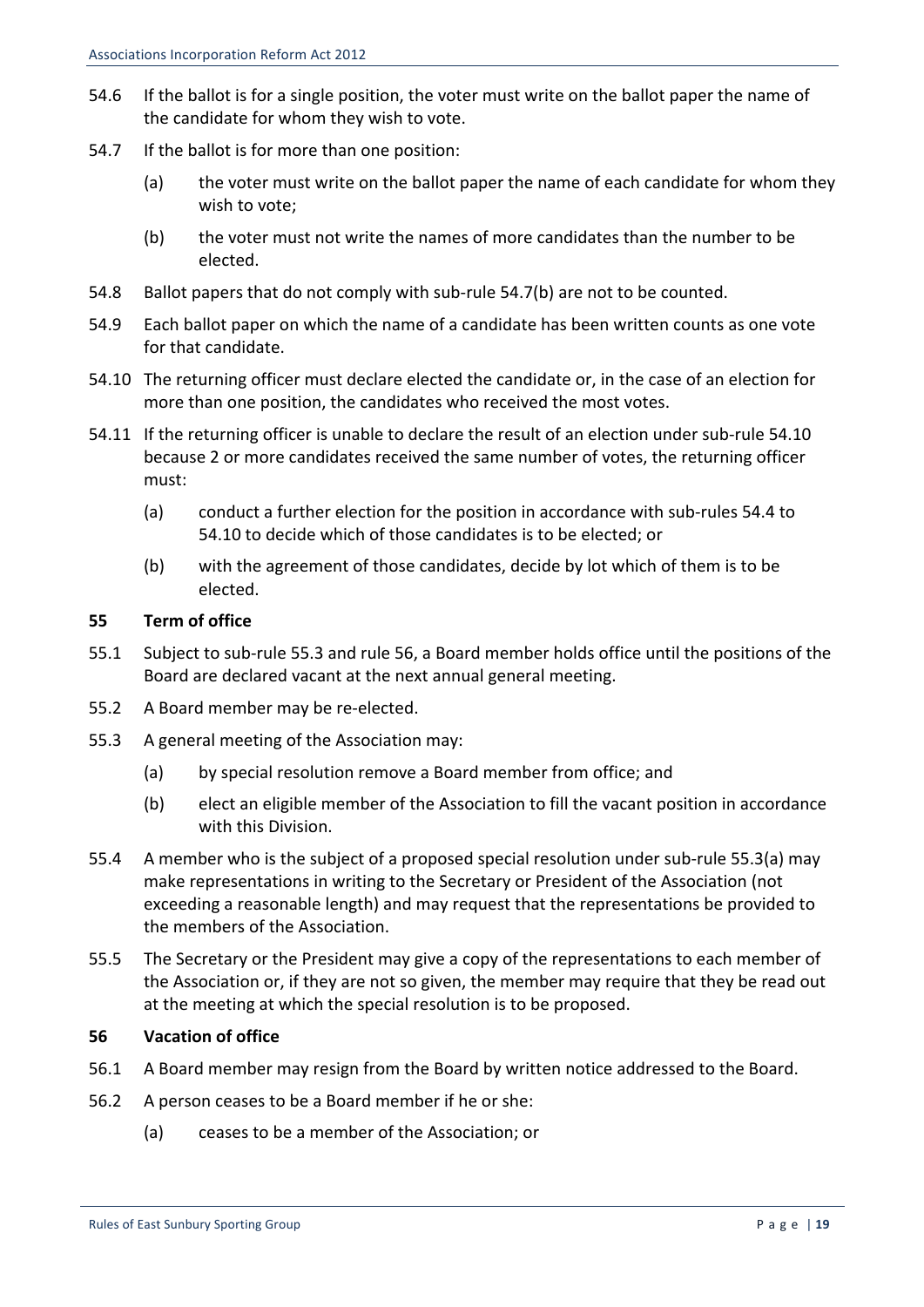- (b) fails to attend 3 consecutive Board meetings (other than special or urgent Board meetings) without leave of absence under rule 67; or
- (c) otherwise ceases to be a Board member by operation of section 78 of the Act.

## **57 Filling casual vacancies**

- 57.1 The Board may appoint an eligible member of the Association to fill a position on the Board that:
	- (a) has become vacant under rule 56; or
	- (b) was not filled by election at the last annual general meeting.
- 57.2 If the position of Secretary becomes vacant, the Board must appoint a member to the position within 14 days after the vacancy arises.
- 57.3 Rule 55 applies to any Board member appointed by the Board under sub-rule 57.1 or 57.2.
- 57.4 The Board may continue to act despite any vacancy in its membership.

### **Division 4—Meetings of Board**

#### **58 Meetings of Board**

- 58.1 The Board must meet at least 4 times in each year at the dates, times and places determined by the Board.
- 58.2 The date, time and place of the first Board meeting must be determined by the members of the Board as soon as practicable after the annual general meeting of the Association at which the members of the Board were elected.
- 58.3 Special Board meetings may be convened by the President or by any 4 members of the Board.

## **59 Notice of meetings**

- 59.1 Notice of each Board meeting must be given to each Board member no later than 7 days before the date of the meeting.
- 59.2 Notice may be given of more than one Board meeting at the same time.
- 59.3 The notice must state the date, time and place of the meeting.
- 59.4 If a special Board meeting is convened, the notice must include the general nature of the business to be conducted.
- 59.5 The only business that may be conducted at the meeting is the business for which the meeting is convened.

#### **60 Urgent meetings**

- 60.1 In cases of urgency, a meeting can be held without notice being given in accordance with rule 59 provided that as much notice as practicable is given to each Board member by the quickest means practicable.
- 60.2 Any resolution made at the meeting must be passed by an absolute majority of the Board.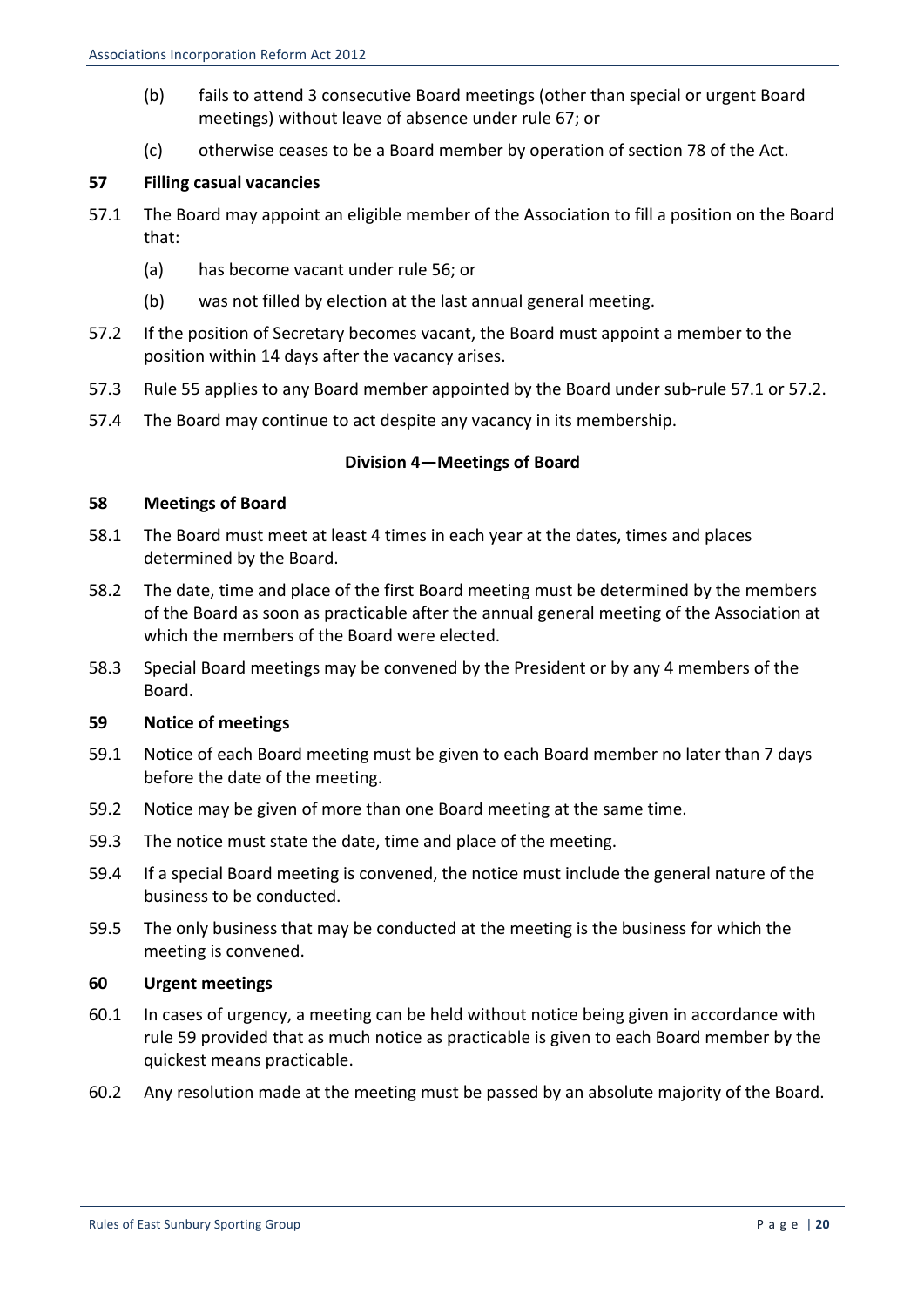60.3 The only business that may be conducted at an urgent meeting is the business for which the meeting is convened.

#### **61 Procedure and order of business**

- 61.1 The procedure to be followed at a meeting of a Board must be determined from time to time by the Board.
- 61.2 The order of business may be determined by the members present at the meeting.

### **62 Use of technology**

- 62.1 A Board member who is not physically present at a Board meeting may participate in the meeting by the use of technology that allows that Board member and the Board members present at the meeting to clearly and simultaneously communicate with each other.
- 62.2 For the purposes of this Part, a Board member participating in a Board meeting as permitted under sub-rule 62.1 is taken to be present at the meeting and, if the member votes at the meeting, is taken to have voted in person.

#### **63 Quorum**

- 63.1 No business may be conducted at a Board meeting unless a quorum is present.
- 63.2 The quorum for a Board meeting is the presence (in person or as allowed under rule 62) of a majority of the Board members holding office.
- 63.3 If a quorum is not present within 30 minutes after the notified commencement time of a Board meeting:
	- (a) in the case of a special meeting—the meeting lapses;
	- (b) in any other case—the meeting must be adjourned to a date no later than 14 days after the adjournment and notice of the time, date and place to which the meeting is adjourned must be given in accordance with rule 59.

#### **64 Voting**

- 64.1 On any question arising at a Board meeting, each Board member present at the meeting has one vote.
- 64.2 A motion is carried if a majority of Board members present at the meeting vote in favour of the motion.
- 64.3 Sub-rule 64.2 does not apply to any motion or question which is required by these Rules to be passed by an absolute majority of the Board.
- 64.4 If votes are divided equally on a question, the Chairperson of the meeting has a second or casting vote.
- 64.5 Voting by proxy is not permitted.

## **65 Conflict of interest**

- 65.1 A Board member who has a material personal interest in a matter being considered at a Board meeting must disclose the nature and extent of that interest to the Board.
- 65.2 The member:
	- (a) must not be present while the matter is being considered at the meeting; and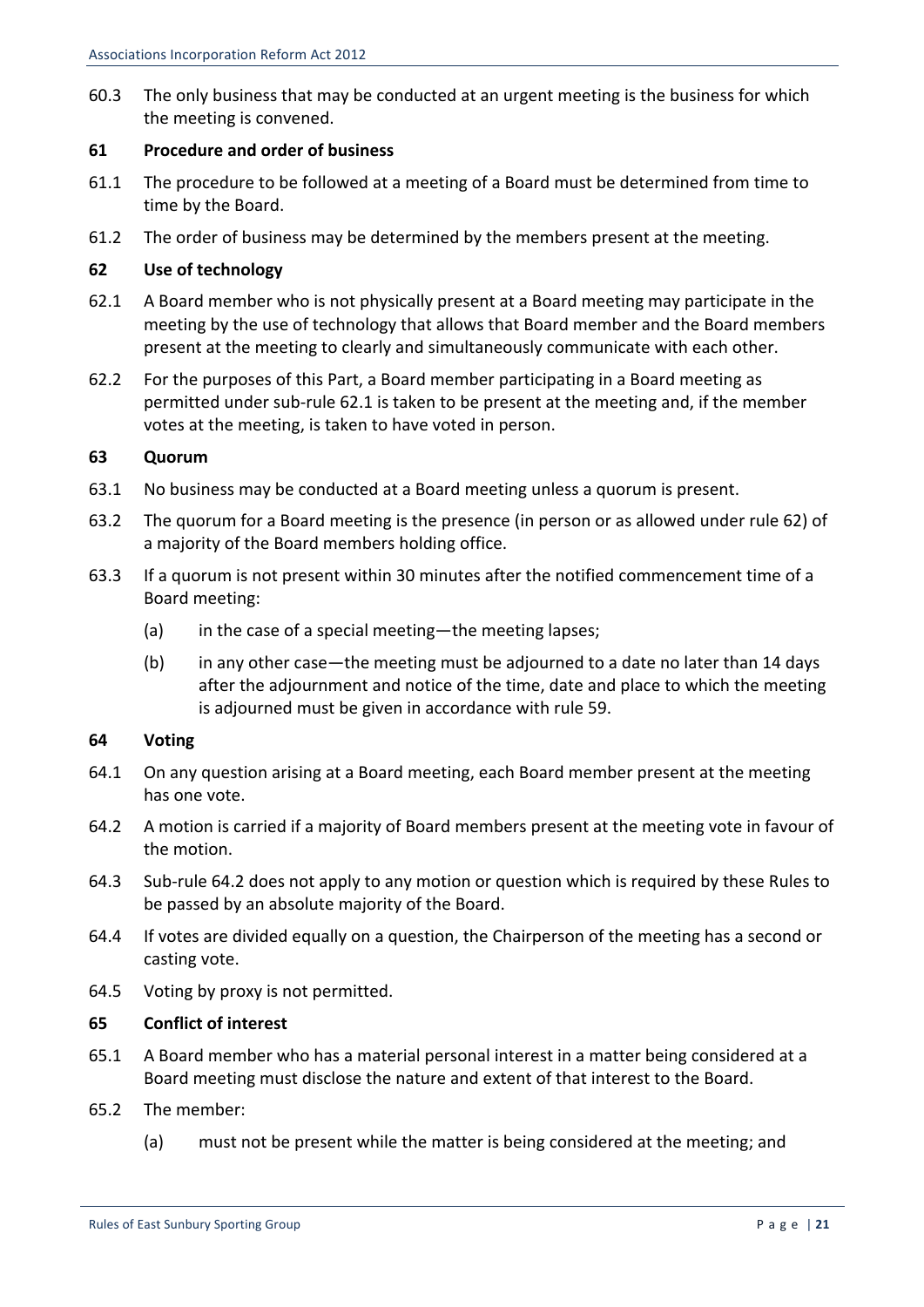- (b) must not vote on the matter.
- 65.3 This rule does not apply to a material personal interest:
- (a) that exists only because the member belongs to a class of persons for whose benefit the Association is established: or
- (b) that the member has in common with all, or a substantial proportion of, the members of the Association.

#### **66 Minutes of meeting**

- 66.1 The Board must ensure that minutes are taken and kept of each Board meeting.
- 66.2 The minutes must record the following:
	- (a) the names of the members in attendance at the meeting:
	- (b) the business considered at the meeting;
	- (c) any resolution on which a vote is taken and the result of the vote;
	- (d) any material personal interest disclosed under rule 65.

#### **67 Leave of absence**

- 67.1 The Board may grant a Board member leave of absence from Board meetings for a period not exceeding 3 months.
- 67.2 The Board must not grant leave of absence retrospectively unless it is satisfied that it was not feasible for the Board member to seek the leave in advance.

#### **PART 6-FINANCIAL MATTERS**

#### **68 Source of funds**

The funds of the Association may be derived from joining fees, annual subscriptions, donations, fund-raising activities, grants, interest and any other sources approved by the Board.

#### **69 Management of funds**

- 69.1 The Association must open an account with a financial institution from which all expenditure of the Association is made and into which all of the Association's revenue is deposited.
- 69.2 Subject to any restrictions imposed by a general meeting of the Association, the Board may approve expenditure on behalf of the Association.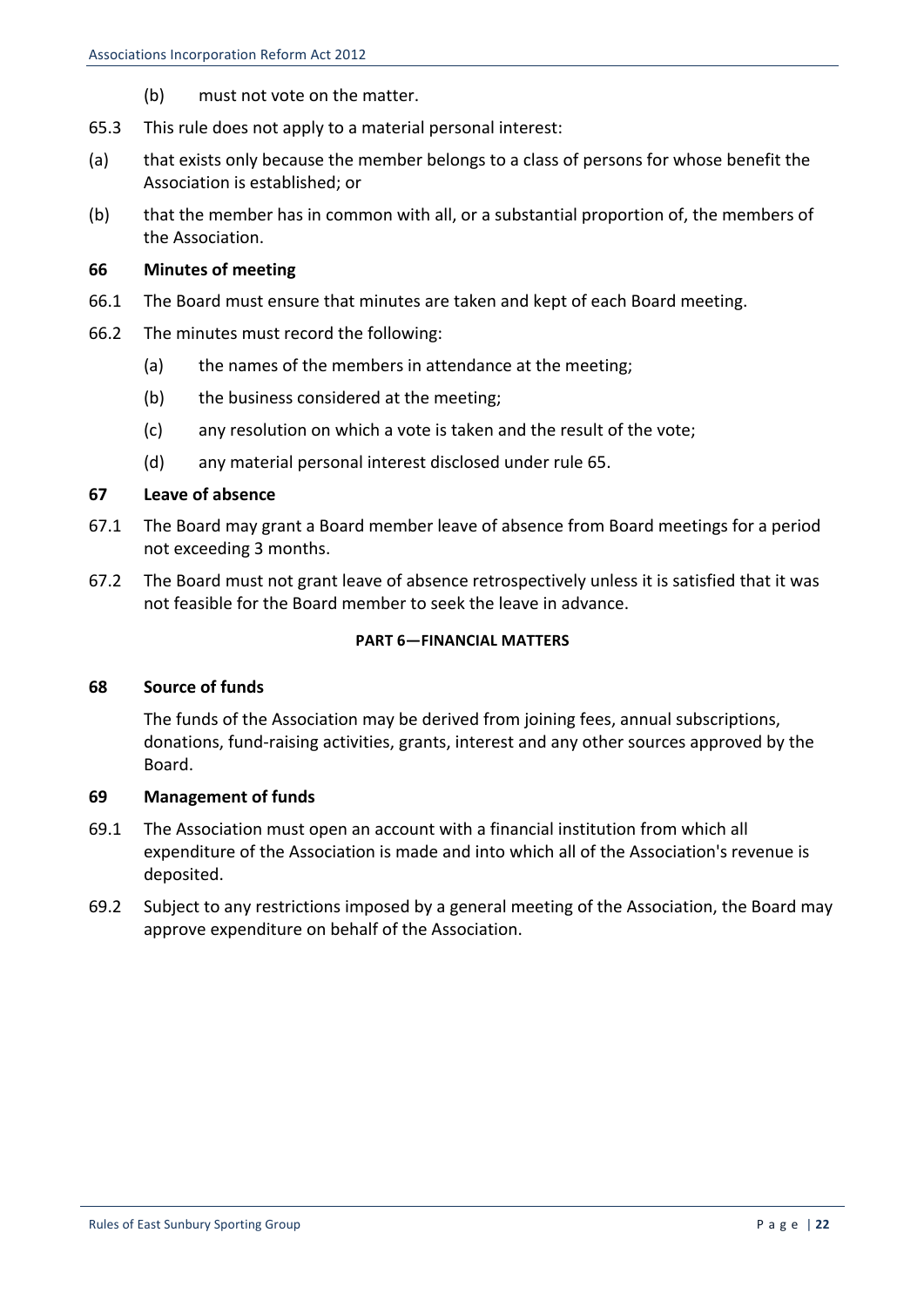- 69.3 The Board may authorise the Treasurer to expend funds on behalf of the Association (including by electronic funds transfer) up to a specified limit without requiring approval from the Board for each item on which the funds are expended.
- 69.4 All cheques, drafts, bills of exchange, promissory notes and other negotiable instruments must be signed by 2 Board members.
- 69.5 All funds of the Association must be deposited into the financial account of the Association no later than 5 working days after receipt.
- 69.6 With the approval of the Board, the Treasurer may maintain a cash float provided that all money paid from or paid into the float is accurately recorded at the time of the transaction.

## **70 Financial records**

- 70.1 The Association must keep financial records that:
	- (a) correctly record and explain its transactions, financial position and performance; and
	- (b) enable financial statements to be prepared as required by the Act.
- 70.2 The Association must retain the financial records for 7 years after the transactions covered by the records are completed.
- 70.3 The Treasurer must keep in his or her custody, or under his or her control:
- (a) the financial records for the current financial year; and
	- (b) any other financial records as authorised by the Board.

## **71 Financial statements**

- 71.1 For each financial year, the Board must ensure that the requirements under the Act relating to the financial statements of the Association are met.
- 71.2 Without limiting sub-rule 71.1, those requirements include:
	- (a) the preparation of the financial statements;
	- (b) if required, the review or auditing of the financial statements;
	- (c) the certification of the financial statements by the Board;
	- (d) the submission of the financial statements to the annual general meeting of the Association;
	- (e) the lodgement with the Registrar of the financial statements and accompanying reports, certificates, statements and fee.

## **PART 7—GENERAL MATTERS**

## **72 Common seal**

- 72.1 The Association may have a common seal.
- 72.2 If the Association has a common seal:
	- (a) the name of the Association must appear in legible characters on the common seal;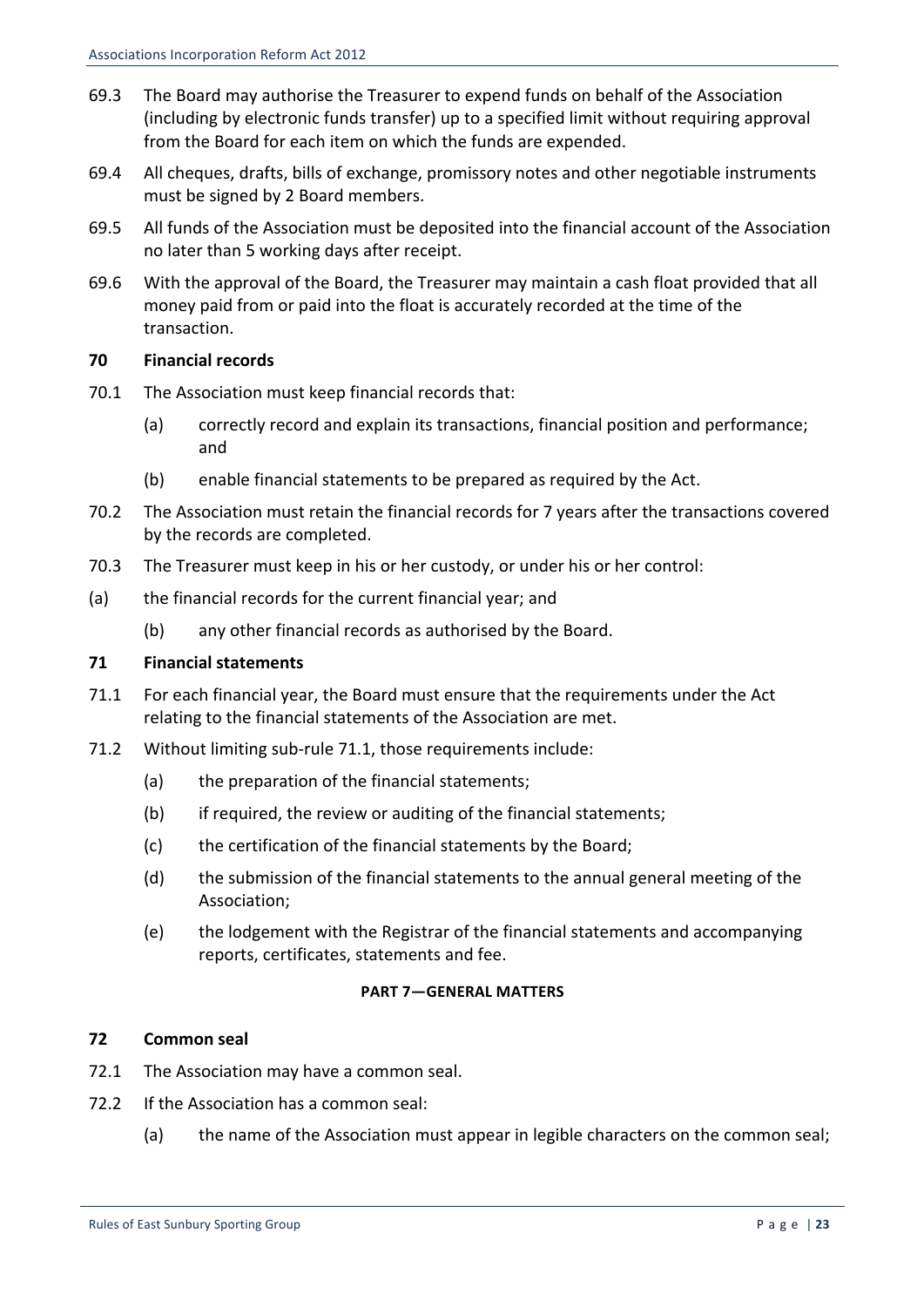- (b) a document may only be sealed with the common seal by the authority of the Board and the sealing must be witnessed by the signatures of two Board members;
- (c) the common seal must be kept in the custody of the Secretary.

## **73 Registered address**

- 73.1 The registered address of the Association is:
	- (a) the address determined from time to time by resolution of the Board; or
	- (b) if the Board has not determined an address to be the registered addressthe postal address of the Secretary.

## **74 Notice requirements**

- 74.1 Any notice required to be given to a member or a Board member under these Rules may be given:
	- (a) by handing the notice to the member personally; or
	- (b) by sending it by post to the member at the address recorded for the member on the register of members; or
	- (c) by email or facsimile transmission.
- 74.2 Sub-rule 74.1 does not apply to notice given under rule 60.
- 74.3 Any notice required to be given to the Association or the Board may be given:
	- (a) by handing the notice to a member of the Board; or
	- (b) by sending the notice by post to the registered address; or
	- (c) by leaving the notice at the registered address; or
	- $(d)$  if the Board determines that it is appropriate in the circumstances:
		- (i) by email to the email address of the Association or the Secretary; or
		- (ii) by facsimile transmission to the facsimile number of the Association.

## **75 Custody and inspection of books and records**

- 75.1 Members may on request inspect free of charge:
	- (a) the register of members;
	- $(b)$  the minutes of general meetings;
	- (c) subject to sub-rule 75.2, the financial records, books, securities and any other relevant document of the Association, including minutes of Board meetings.